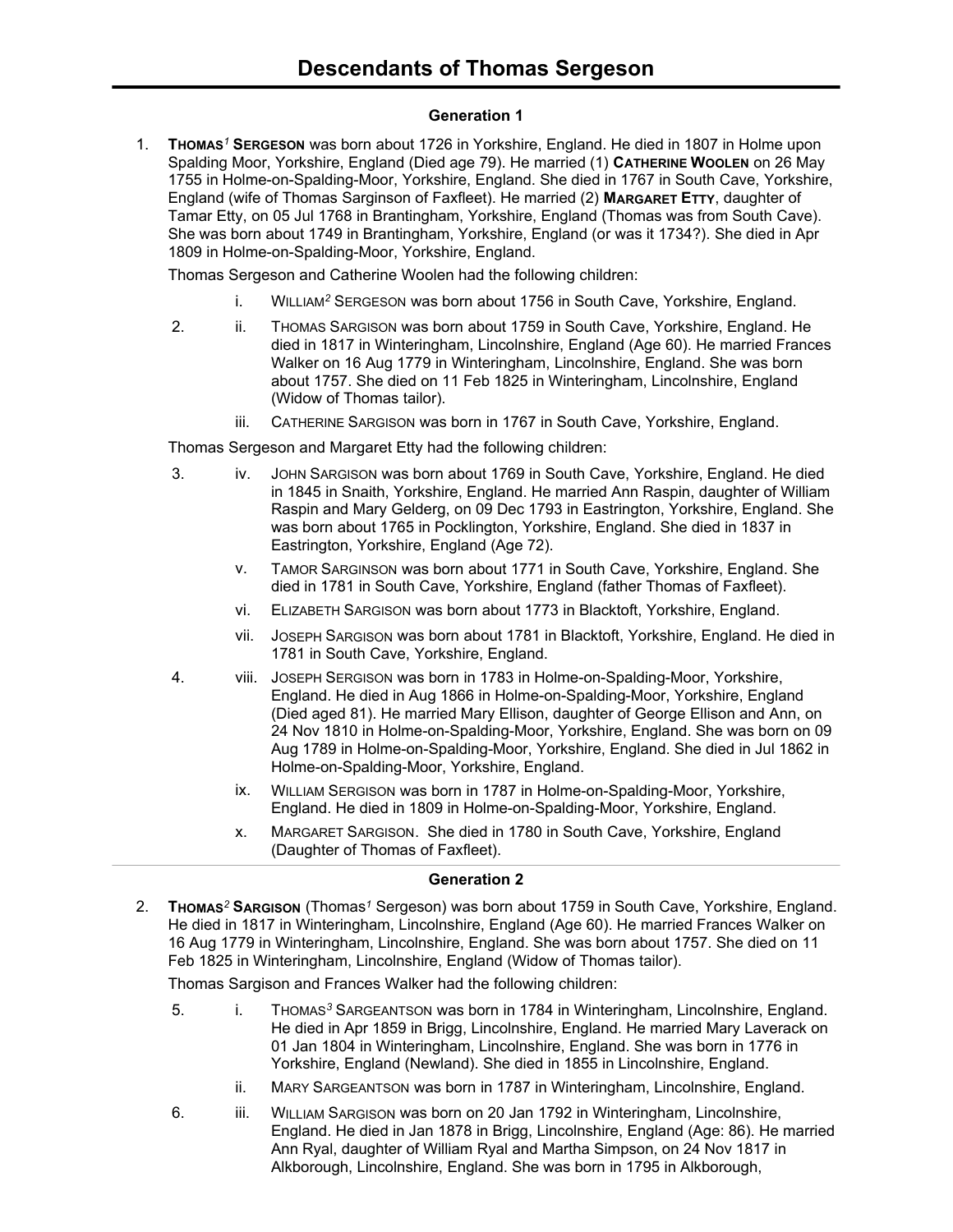Lincolnshire, England. She died in Apr 1876 in Brigg, Lincolnshire, England (Age: 81).

- iv. KATEY SARGEANTSON was born on 09 May 1795 in Winteringham, Lincolnshire, England.
- 3. **JOHN***<sup>2</sup>* **SARGISON** (Thomas*<sup>1</sup>* Sergeson) was born about 1769 in South Cave, Yorkshire, England. He died in 1845 in Snaith, Yorkshire, England. He married Ann Raspin, daughter of William Raspin and Mary Gelderg, on 09 Dec 1793 in Eastrington, Yorkshire, England. She was born about 1765 in Pocklington, Yorkshire, England. She died in 1837 in Eastrington, Yorkshire, England (Age 72).

John Sargison and Ann Raspin had the following children:

- 7. i. ANN<sup>3</sup> SARGISON was born about 1794 in Eastrington, Yorkshire, England. She died in Dec 1872 in Howden, Yorkshire, England. She married William Goodworth, son of William Goodworth and Hannah Sagar, on 29 Nov 1827 in Howden, Yorkshire, England. He was born in 1802 in Howdendyke, Yorkshire, England. He died in 1878 in Howden, Yorkshire, England.
- 8. ii. MARGARET SARGISON was born about 1796 in Eastrington, Yorkshire, England. She died in Dec 1870 in Howden, Yorkshire, England. She married George Morgan on 24 Nov 1817 in Howden, Yorkshire, England. He was born about 1790 in Yorkshire, England.
	- iii. THOMAS SARGISON was born about 1798 in Eastrington, Yorkshire, England. He died in Jul 1832 in Eastrington, Yorkshire, England.
	- iv. JOHN SARGISON was born about 1800 in Eastrington, Yorkshire, England. He died in Jun 1801 in Eastrington, Yorkshire, England.
- 9. v. JOSEPH SARGISON was born about 1802 in Eastrington, Yorkshire, England. He died on 09 Apr 1880 in Montréal (Urban Agglomeration), Quebec, Canada. He married Dinah Rucklidge, daughter of Sarah Ruckledge, on 10 Dec 1822 in Snaith, Yorkshire, England. She was born about 1799 in Snaith, Yorkshire, England. She died on 12 Mar 1875 in Montréal (Urban Agglomeration), Quebec, Canada.
- 10. vi. WILLIAM SARGISON was born about 1804 in Eastrington, Yorkshire, England. He died in 1844 in Hull, Yorkshire, England (Is this correct - suggests age is 47 therefore born about 1797). He married Jane Carline on 14 Jul 1827 in Hull, Yorkshire, England. She was born about 1801 in Yorkshire, England. She died in Jul 1868 in Hull, Yorkshire, England (Age: 71).
- 11. vii. GEORGE SERJEANTSON was born in 1805 in Portington, Yorkshire, England. He died on 24 May 1901 in Snaith, Yorkshire, England (Cowick). He married Caroline Goddard, daughter of Thomas Goddard, on 03 Jun 1828 in Snaith, Yorkshire, England. She was born in 1811 in Yorkshire, England. She died on 03 Oct 1888 in West Cowick, Yorkshire, England.
	- viii. MARY SARGISON was born about 1808 in Eastrington, Yorkshire, England.
	- ix. JOHN SARGISON was born about 1809 in Eastrington, Yorkshire, England.
	- x. HANNAH SARGISON was born about 1811 in Eastrington, Yorkshire, England (Daughter of John of Portington).
	- xi. JAMES SARGISON was born in 1813 in Eastrington, Yorkshire, England. He died in Apr 1813 in Eastrington, Yorkshire, England (died an infant).
- 4. **JOSEPH***<sup>2</sup>* **SERGISON** (Thomas*<sup>1</sup>* Sergeson) was born in 1783 in Holme-on-Spalding-Moor, Yorkshire, England. He died in Aug 1866 in Holme-on-Spalding-Moor, Yorkshire, England (Died aged 81). He married Mary Ellison, daughter of George Ellison and Ann, on 24 Nov 1810 in Holme-on-Spalding-Moor, Yorkshire, England. She was born on 09 Aug 1789 in Holme-on-Spalding-Moor, Yorkshire, England. She died in Jul 1862 in Holme-on-Spalding-Moor, Yorkshire, England.

Joseph Sergison and Mary Ellison had the following children:

i. GEORGE*<sup>3</sup>* SARGINSON was born on 11 Sep 1811 in Holme-on-Spalding-Moor, Yorkshire, England. He died in Mar 1880 in Holme-on-Spalding-Moor, Yorkshire, England.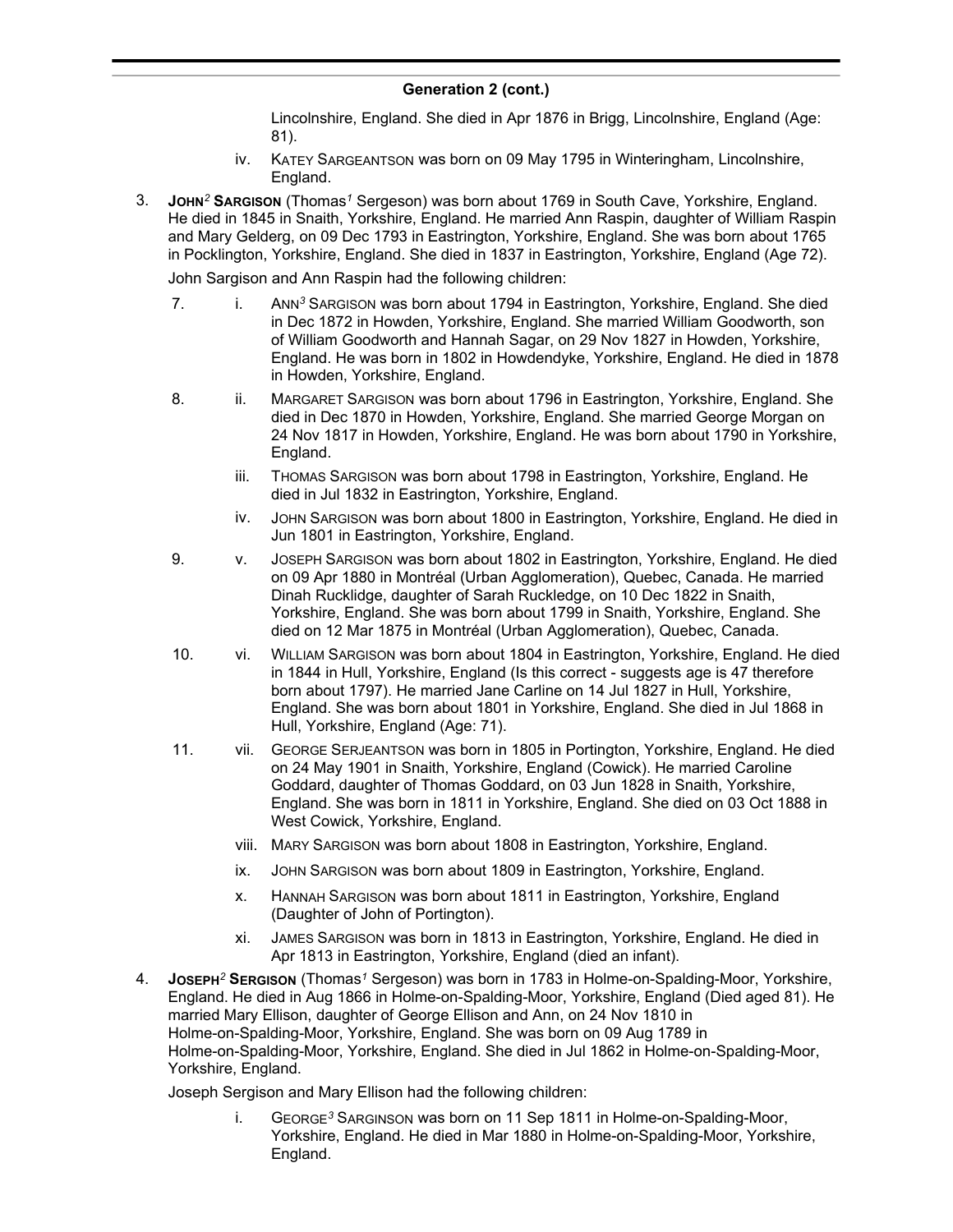- 12. ii. JOSEPH SARGISON was born on 28 Nov 1812 in Holme-on-Spalding-Moor, Yorkshire, England. He died in Oct 1886 in Holme-on-Spalding-Moor, Yorkshire, England. He married Susana Anson, daughter of Benjamin Anson, on 21 Jun 1843 in Selby, Yorkshire, England. She was born in 1822 in Hambleton, Yorkshire, England. She died in Jan 1891 in Howden, Yorkshire, England (Age: 82).
- 13. iii. THOMAS SERGISON was born in 1816 in Yorkshire, England. He died on 01 Oct 1896 in Howden, Yorkshire, England (age 80). He married Hannah Jibson, daughter of William Jibson and Harriet Smith, about Nov 1879 in Howden, Yorkshire, England. She was born about Nov 1856 in Howden, Yorkshire, England. She died on 28 Dec 1938 in Holme-on-Spalding-Moor, Yorkshire, England.

### **Generation 3**

5. **THOMAS***<sup>3</sup>* **SARGEANTSON** (Thomas*<sup>2</sup>* Sargison, Thomas*<sup>1</sup>* Sergeson) was born in 1784 in Winteringham, Lincolnshire, England. He died in Apr 1859 in Brigg, Lincolnshire, England. He married Mary Laverack on 01 Jan 1804 in Winteringham, Lincolnshire, England. She was born in 1776 in Yorkshire, England (Newland). She died in 1855 in Lincolnshire, England.

Thomas Sargeantson and Mary Laverack had the following children:

- i. MARY*<sup>4</sup>* SARGEANTSON was born on 06 Jan 1805 in Winteringham, Lincolnshire, England.
- ii. EDITH SARGEANTSON was born on 07 Mar 1807 in Winteringham, Lincolnshire, England.
- 14. iii. JOSEPH LAVERACK SARGESON was born on 19 Jul 1809 in Winteringham, Lincolnshire, England. He died in 1887 in Rotherham, Yorkshire, England. He married an unknown spouse in Oct 1879 in Rotherham, Yorkshire, England. He married (2) ELIZABETH NOBLE in 1856 in Doncaster, Yorkshire, England. She was born in 1828 in Gringley On The Hill, Nottinghamshire, England. He married (3) MARY WILSON on 25 Nov 1828 in Misson, Nottinghamshire, England. She was born in 1808 in Wroot, Lincolnshire, England.
- 15. iv. THOMAS SARGESON was born on 11 Apr 1811 in Winteringham, Lincolnshire, England. He died in Apr 1884 in Brigg, Lincolnshire, England (Age: 73). He married (1) CHARLOTTE HORNBY, daughter of Robert Hornsby and Susannah, on 03 Jun 1833 in Messingham, Lincolnshire, England. She was born in 1815 in Messingham, Lincolnshire, England. She died in Sep 1841 in Messingham, Lincolnshire, England. He married (2) ELIZABETH THORPE on 05 Oct 1846 in Messingham, Lincolnshire, England. She was born in 1819 in Brocklesby, Lincolnshire, England. She died in Apr 1894 in Brigg, Lincolnshire, England.
- 6. **WILLIAM***<sup>3</sup>* **SARGISON** (Thomas*<sup>2</sup>* , Thomas*<sup>1</sup>* Sergeson) was born on 20 Jan 1792 in Winteringham, Lincolnshire, England. He died in Jan 1878 in Brigg, Lincolnshire, England (Age: 86). He married Ann Ryal, daughter of William Ryal and Martha Simpson, on 24 Nov 1817 in Alkborough, Lincolnshire, England. She was born in 1795 in Alkborough, Lincolnshire, England. She died in Apr 1876 in Brigg, Lincolnshire, England (Age: 81).

William Sargison and Ann Ryal had the following children:

- i. WILLIAM*<sup>4</sup>* SARGISON was born on 03 Jan 1822 in Winteringham, Lincolnshire, England. He died in Jan 1889 in Hull, Yorkshire, England. He married (1) MARY SARGESON. She was born about 1846 in Louth, Lincolnshire, England. He married (2) HARRIETT ADDY on 18 Jun 1853 in Hook, Yorkshire, England. She was born in 1813 in Ferrybridge, Yorkshire, England. She died in 1875 in Goole, Yorkshire, England.
- 16. ii. MARY ANNE SARGISON was born on 11 Feb 1824 in Winteringham, Lincolnshire, England. She married William Green on 04 May 1847 in Winteringham, Lincolnshire, England (William was a brickmaker from Sculcoates and his father James was also a brickmaker. Mary's father William was a tailor. ). He was born about 1827 in Yorkshire, England (Stone Ferry).
	- iii. JOSH SARGISON was born in 1829 in Lincolnshire, England.
- 17. iv. AMOS SARGISSON was born on 25 Jun 1830 in Lincolnshire, England. He died in Oct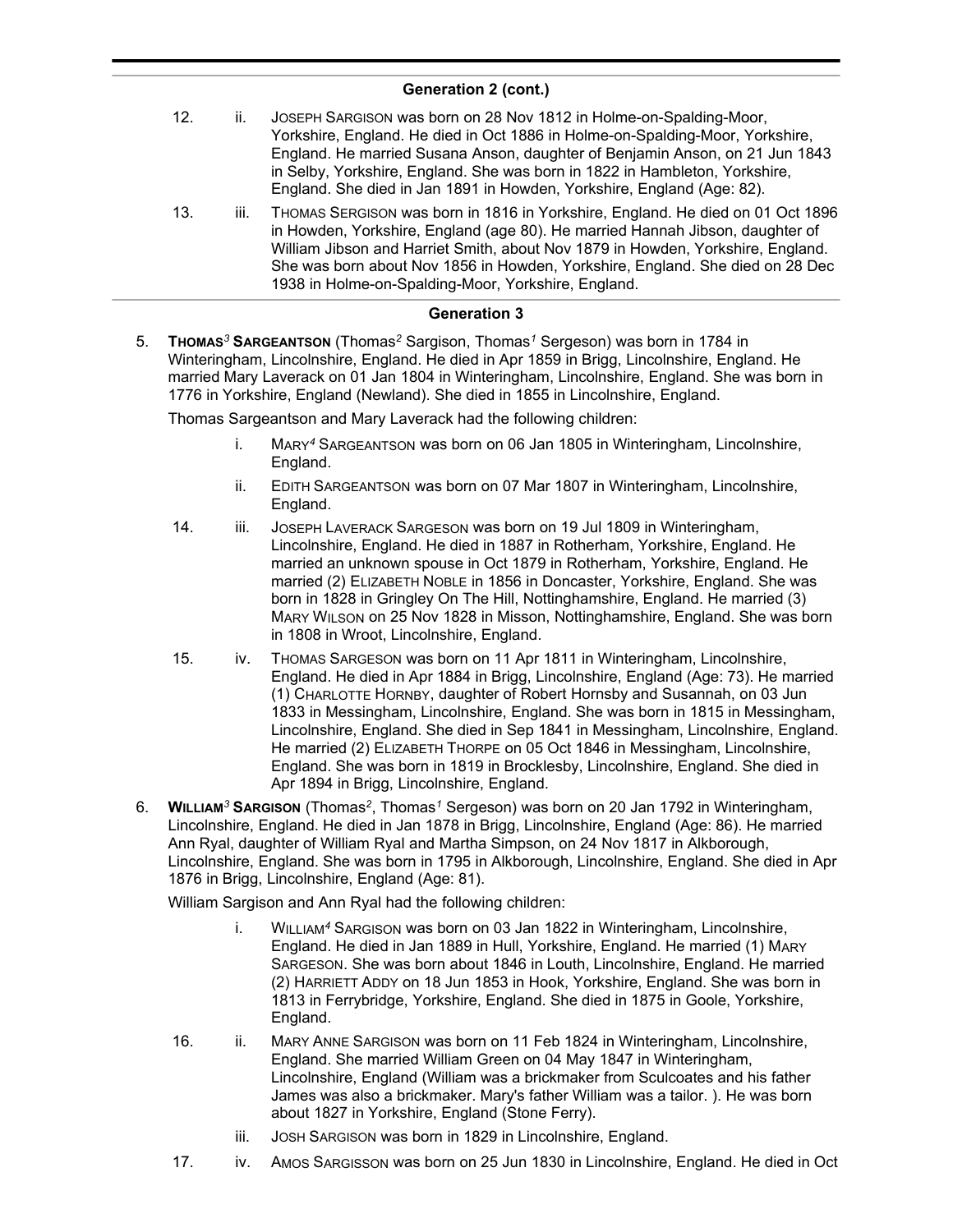1912 in Brigg, Lincolnshire, England (Age: 82). He married (2) MARY BURRILL in 1850 in Brigg, Lincolnshire, England. She was born in 1815 in Barton-Upon-Humber, Lincolnshire, England. She died in 1888 in Lincolnshire, England. He married (3) MARY JANE CLAYTON. She was born in Jul 1842 in Boston, Lincolnshire, England. She died in 1880 in Lincolnshire, England.

- 18. v. JOHN SARGISON was born on 12 Mar 1833 in Winteringham, Lincolnshire, England. He died in Nov 1860 in Winteringham, Lincolnshire, England (Age 28 died of consumption). He married Maria Walker on 14 May 1855 in Winteringham, Lincolnshire, England. She was born in 1835 in Redbourne, Lincolnshire, England.
	- vi. JANE SARGISON was born in 1836 in Winteringham, Lincolnshire, England.
	- vii. THOMAS SARGISON was born in 1838 in Lincolnshire, England.
- 19. viii. ELIZABETH SARGISON was born in 1841 in Winteringham, Lincolnshire, England. She died in Jul 1910 in Brigg, Lincolnshire, England. She married (1) THOMAS DANBY on 20 Jan 1863 in Winteringham, Lincolnshire, England. He was born in 1838 in Hull, Yorkshire, England. He died in Oct 1875 in Brigg, Lincolnshire, England (Age: 40). She married (2) GEORGE FOWLER on 08 May 1878 in Winteringham, Lincolnshire, England. He was born in 1847 in West Halton, Lincolnshire, England. He died in Oct 1913 in Brigg, Lincolnshire, England (Age: 65).
- 7. **ANN***<sup>3</sup>* **SARGISON** (John*<sup>2</sup>* , Thomas*<sup>1</sup>* Sergeson) was born about 1794 in Eastrington, Yorkshire, England. She died in Dec 1872 in Howden, Yorkshire, England. She married William Goodworth, son of William Goodworth and Hannah Sagar, on 29 Nov 1827 in Howden, Yorkshire, England. He was born in 1802 in Howdendyke, Yorkshire, England. He died in 1878 in Howden, Yorkshire, England.

William Goodworth and Ann Sargison had the following children:

- i. MARGARET*<sup>4</sup>* GOODWORTH was born in Jan 1839 in Howdendyke, Yorkshire, England. She died in 1895 in Howden, Yorkshire, England (Age 60). She married William Dobson in 1866 in Howden, Yorkshire, England.
- ii. WILLIAM GOODWORTH was born in Apr 1841 in Kilpin, Yorkshire, England.
- iii. MARY A GOODWORTH was born about 1850 in Kilpin, Yorkshire, England.
- 8. **MARGARET***<sup>3</sup>* **SARGISON** (John*<sup>2</sup>* , Thomas*<sup>1</sup>* Sergeson) was born about 1796 in Eastrington, Yorkshire, England. She died in Dec 1870 in Howden, Yorkshire, England. She married George Morgan on 24 Nov 1817 in Howden, Yorkshire, England. He was born about 1790 in Yorkshire, England.

George Morgan and Margaret Sargison had the following children:

- i. GEORGE*<sup>4</sup>* MORGAN was born in 1821 in Howden, Yorkshire, England. He married MARY MORGAN. She was born in 1815 in Hemingbrough, Yorkshire, England.
- ii. HESTER MORGAN was born in 1826 in Howden, Yorkshire, England.
- iii. ANN MORGAN was born in 1832 in Howden, Yorkshire, England.
- 9. **JOSEPH***<sup>3</sup>* **SARGISON** (John*<sup>2</sup>* , Thomas*<sup>1</sup>* Sergeson) was born about 1802 in Eastrington, Yorkshire, England. He died on 09 Apr 1880 in Montréal (Urban Agglomeration), Quebec, Canada. He married Dinah Rucklidge, daughter of Sarah Ruckledge, on 10 Dec 1822 in Snaith, Yorkshire, England. She was born about 1799 in Snaith, Yorkshire, England. She died on 12 Mar 1875 in Montréal (Urban Agglomeration), Quebec, Canada.

Joseph Sargison and Dinah Rucklidge had the following children:

- i. MARY ANN*<sup>4</sup>* SARGISON was born in 1823 in Snaith, Yorkshire, England. She married George Swinburn in 1845 in Montréal (Urban Agglomeration), Quebec, Canada. He was born about 1815 in England.
- ii. GEORGE SARGINSON was born about 1825 in Snaith, Yorkshire, England. He died about 1825 in Snaith, Yorkshire, England.
- iii. WILLIAM SARGISON was born about 1826 in Snaith, Yorkshire, England. He died in 1826 in Snaith, Yorkshire, England (died aged 5 weeks).
- 20. iv. ANDREW SARGISON was born about 1827 in Snaith, Yorkshire, England. He died on 05 Oct 1900 in Victoria, British Columbia, Canada. He married Margaret Banard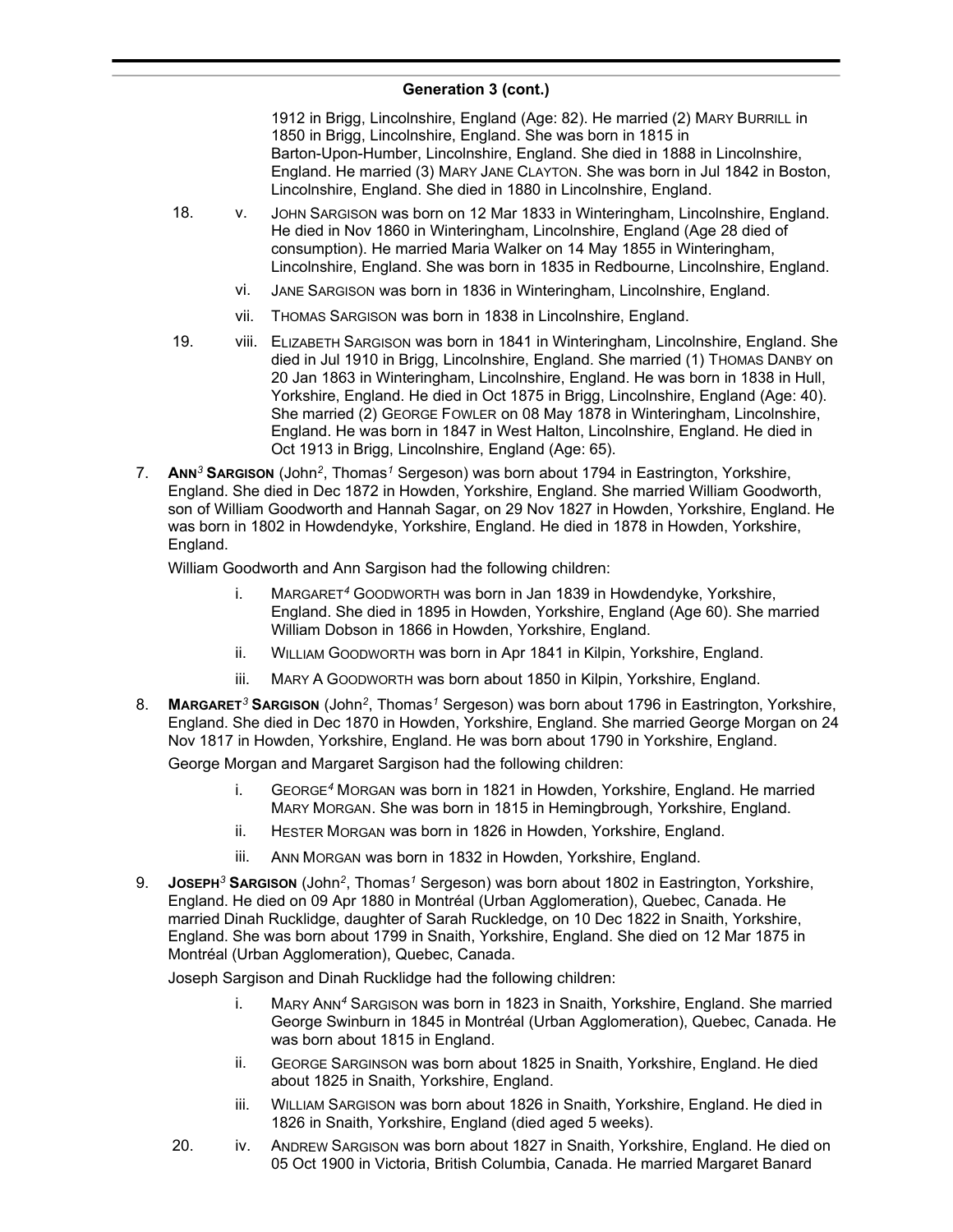about 1855 in Canada. She was born in 1830 in Quebec, Canada. She died on 07 Mar 1905 in Victoria, British Columbia, Canada.

- v. ELIZABETH SARGISON was born in 1833 in Quebec, Canada. She died before 1881 in Canada. She married William Bateman in 1863 in Montréal (Urban Agglomeration), Quebec, Canada. He was born in 1832 in England. He died on 25 Jun 1911 in Middlesex, Ontario, Canada.
- vi. ANNE SARGISON was born about 1850 in Quebec, Canada.
- 10. **WILLIAM***<sup>3</sup>* **SARGISON** (John*<sup>2</sup>* , Thomas*<sup>1</sup>* Sergeson) was born about 1804 in Eastrington, Yorkshire, England. He died in 1844 in Hull, Yorkshire, England (Is this correct - suggests age is 47 therefore born about 1797). He married Jane Carline on 14 Jul 1827 in Hull, Yorkshire, England. She was born about 1801 in Yorkshire, England. She died in Jul 1868 in Hull, Yorkshire, England (Age: 71). William Sargison and Jane Carline had the following children:
	- 21. i. SARAH A*<sup>4</sup>* SARGESON was born on 18 Jul 1829 in Hull, Yorkshire, England. She died in Oct 1911 in Hull, Yorkshire, England. She married Anthony Bentley Morphet, son of John Morphet and Mary, on 20 Sep 1864 in Halifax, Yorkshire, England (Haley Hill, All Souls). He was born about 1834 in Giggleswick, Yorkshire, England. He died in Jul 1880 in Hull, Yorkshire, England.
	- 22. ii. EMMA SARGISON was born on 01 May 1834 in Hull, Yorkshire, England. She died in Jan 1904 in Hull, Yorkshire, England. She married John Shaw on 19 Mar 1857 in Sculcoates, Yorkshire, England. He was born in 1833 in Lancashire, England. He died in Jun 1923 in Hull, Yorkshire, England (Age: 91).
- 11. **GEORGE***<sup>3</sup>* **SERJEANTSON** (John*<sup>2</sup>* Sargison, Thomas*<sup>1</sup>* Sergeson) was born in 1805 in Portington, Yorkshire, England. He died on 24 May 1901 in Snaith, Yorkshire, England (Cowick). He married Caroline Goddard, daughter of Thomas Goddard, on 03 Jun 1828 in Snaith, Yorkshire, England. She was born in 1811 in Yorkshire, England. She died on 03 Oct 1888 in West Cowick, Yorkshire, England.

George Serjeantson and Caroline Goddard had the following children:

- i. JOHN*<sup>4</sup>* SERJEANTSON was born in 1829 in Snaith, Yorkshire, England. He died on 05 Oct 1871 in Brotherton, Yorkshire, England. He married Hannah Walton, daughter of Robert Walton, on 13 Feb 1854 in Leeds, Yorkshire, England (St Peter). She was born in 1828 in Selby, Yorkshire, England. She died in Oct 1884 in Leeds, Yorkshire, England.
- 23. ii. ISAAC SERJEANTSON was born in 1830 in Snaith, Yorkshire, England. He died in Oct 1913 in Pontefract, Yorkshire, England. He married Ann Anelay, daughter of William Anelay and Rebecca Anelay, on 07 Oct 1853 in Pontefract, Yorkshire, England. She was born about 1833 in Chapel Haddlesey, Yorkshire, England. She died in Jul 1897 in Pontefract, Yorkshire, England.
- 24. iii. THOMAS SERGEANTSON was born in 1832 in Snaith, Yorkshire, England. He died in Apr 1913 in Sculcoates, Yorkshire, England (Age: 78). He married Ann Shearsmith, daughter of Wilkinson Shearsmith and Mary Ann Shearsmith, on 30 Oct 1862 in Hull, Yorkshire, England. She was born in 1834 in Yorkshire, England.
	- iv. ANN SERJEANTSON was born about 1834 in Snaith, Yorkshire, England. She died in 1913 in Chapel Haddlesey, Yorkshire, England (Age 78). She married (1) WILLIAM ANELAY in Jul 1858 in Goole, Yorkshire, England. He was born in 1835 in Yorkshire, England. He died on 28 Nov 1869 in Selby, Yorkshire, England (Age: 34). She married (2) BENJAMIN BROMLEY, son of John Bromley and Sarah Bromley, on 22 Feb 1873 in Birkin, Yorkshire, England. He was born about 1843 in Chapel Haddlesey, Yorkshire, England.
	- v. MARY SERJEANTSON was born about 1836 in Snaith, Yorkshire, England. She died in Nov 1841 in Snaith, Yorkshire, England.
- 25. vi. ELIZA SERJEANTSON was born in Jan 1838 in Snaith, Yorkshire, England (Cowick). She died on 19 Jan 1910 in Goole, Yorkshire, England. She married Joseph Darley, son of Thomas Darley and Sarah Watson, on 24 Jun 1861 in Goole, Yorkshire, England. He was born about 1838 in Pollington, Yorkshire, England. He died on 29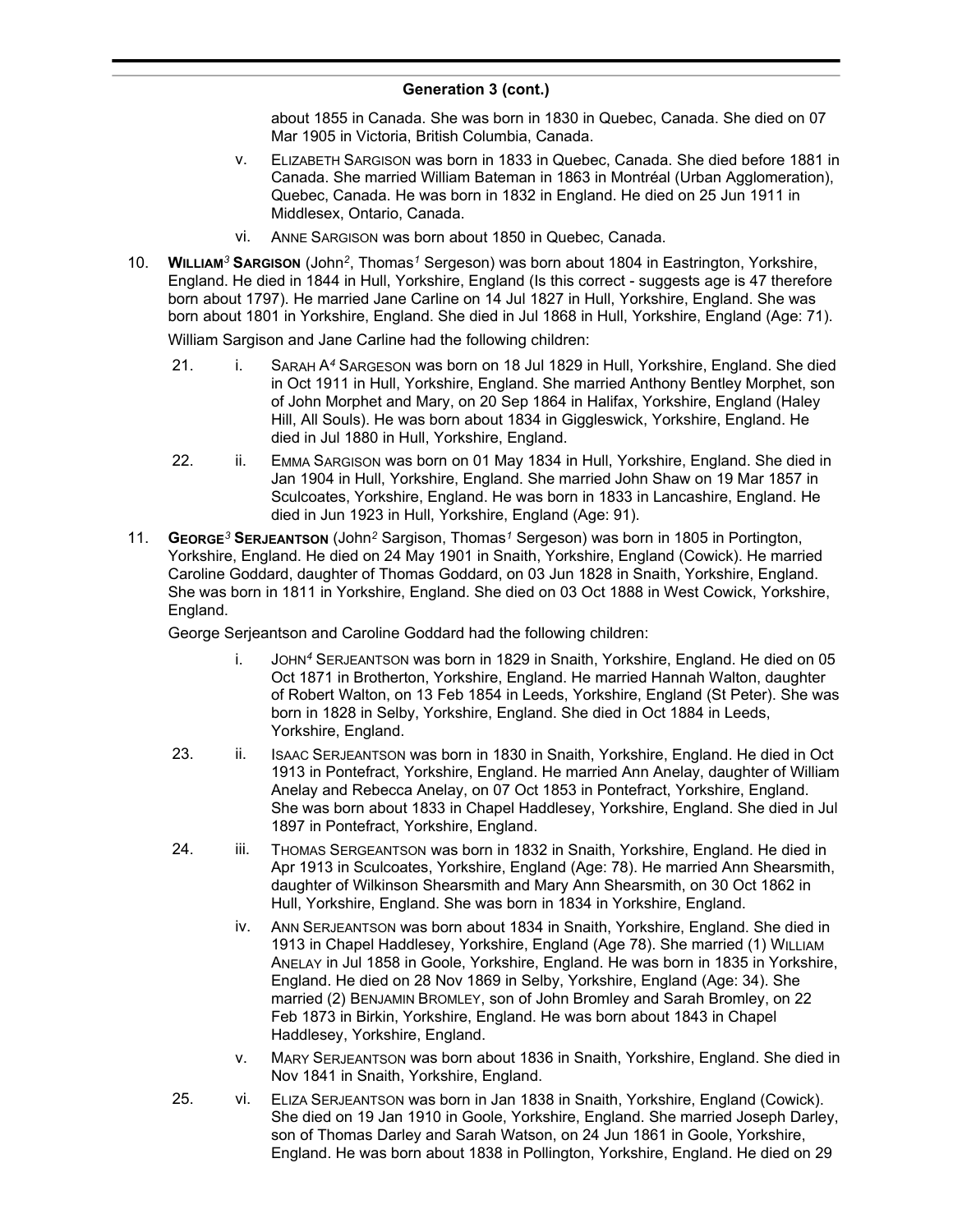Jan 1924 in Goole, Yorkshire, England.

12. **JOSEPH***<sup>3</sup>* **SARGISON** (Joseph*<sup>2</sup>* Sergison, Thomas*<sup>1</sup>* Sergeson) was born on 28 Nov 1812 in Holme-on-Spalding-Moor, Yorkshire, England. He died in Oct 1886 in Holme-on-Spalding-Moor, Yorkshire, England. He married Susana Anson, daughter of Benjamin Anson, on 21 Jun 1843 in Selby, Yorkshire, England. She was born in 1822 in Hambleton, Yorkshire, England. She died in Jan 1891 in Howden, Yorkshire, England (Age: 82).

Joseph Sargison and Susana Anson had the following children:

- i. THOMAS*<sup>4</sup>* SARGINSON was born in 1847 in Foggathorpe, Yorkshire, England. He died on 16 Apr 1881 in Aldridge, Staffordshire, England (aged 33).
- 26. ii. MARY SARGINSON was born in 1850 in Foggathorpe, Yorkshire, England. She married William Jibson, son of William Jibson and Harriet, on 05 Feb 1874 in Holme-on-Spalding-Moor, Yorkshire, England. He was born in 1850 in Holme-on-Spalding-Moor, Yorkshire, England.
- 13. **THOMAS***<sup>3</sup>* **SERGISON** (Joseph*<sup>2</sup>* , Thomas*<sup>1</sup>* Sergeson) was born in 1816 in Yorkshire, England. He died on 01 Oct 1896 in Howden, Yorkshire, England (age 80). He married Hannah Jibson, daughter of William Jibson and Harriet Smith, about Nov 1879 in Howden, Yorkshire, England. She was born about Nov 1856 in Howden, Yorkshire, England. She died on 28 Dec 1938 in Holme-on-Spalding-Moor, Yorkshire, England.

Thomas Sergison and Hannah Jibson had the following children:

- i. JOHN WILLIAM*<sup>4</sup>* SERGISON was born in 1877 in Yorkshire, England.
- 27. ii. THOMAS SERGISON was born on 11 Oct 1880 in Holme-on-Spalding-Moor, Yorkshire, England. He died on 27 Nov 1914 in Howden, Yorkshire, England (Wharram Farm, Spaldington died age 34). He married Alice Ann Hawcroft, daughter of Thomas Hawcroft and Betsy, about Aug 1904 in Howden, Yorkshire, England. She was born in Oct 1876 in Newport, Yorkshire, England. She died on 08 Aug 1955 in Howden, Yorkshire, England (Lock Farm, Market Weighton).
- 28. iii. GEORGE H SERGISON was born on 26 Aug 1883 in Howden, Yorkshire, England. He died in Nov 1957 in York, Yorkshire, England (Age: 74). He married Elsie May Emmerson, daughter of Emmerson and Hannah Mary Emmerson, about Aug 1923 in Howden, Yorkshire, England. She was born in 1899 in Goole, Yorkshire, England. She died in Sep 1952 in York, Yorkshire, England (Age: 54).

### **Generation 4**

14. **JOSEPH LAVERACK***<sup>4</sup>* **SARGESON** (Thomas*<sup>3</sup>* Sargeantson, Thomas*<sup>2</sup>* Sargison, Thomas*<sup>1</sup>* Sergeson) was born on 19 Jul 1809 in Winteringham, Lincolnshire, England. He died in 1887 in Rotherham, Yorkshire, England. He married an unknown spouse in Oct 1879 in Rotherham, Yorkshire, England. He married (2) **ELIZABETH NOBLE** in 1856 in Doncaster, Yorkshire, England. She was born in 1828 in Gringley On The Hill, Nottinghamshire, England. He married (3) **MARY WILSON** on 25 Nov 1828 in Misson, Nottinghamshire, England. She was born in 1808 in Wroot, Lincolnshire, England.

Joseph Laverack Sargeson and Elizabeth Noble had the following children:

- 29. i. JOSEPH LAVERICK*<sup>5</sup>* SARGISON was born in 1860 in Brinsworth, Yorkshire, England. He died in Mar 1927 in Sheffield, Yorkshire, England (Age: 66). He married Sarah Hannah Pilgrim in 1879 in Rotherham, Yorkshire, England. She was born in 1858 in Brinsworth, Yorkshire, England.
- 30. ii. THOMAS SARGESON was born in 1865 in Whiston, Yorkshire, England. He died in Mar 1937 in Rotherham, Yorkshire, England (Age: 71). He married Sarah Elizabeth Padley in 1889 in Sheffield, Yorkshire, England. She was born on 26 Jun 1869 in Sheffield, Yorkshire, England. She died in Mar 1941 in Rotherham, Yorkshire, England (Age: 71).

Joseph Laverack Sargeson and Mary Wilson had the following children:

- iii. MARY SARGESON was born in 1841 in Misson, Nottinghamshire, England.
- iv. ESTHER HANNAH SARGISON was born in 1842 in Misson, Nottinghamshire, England.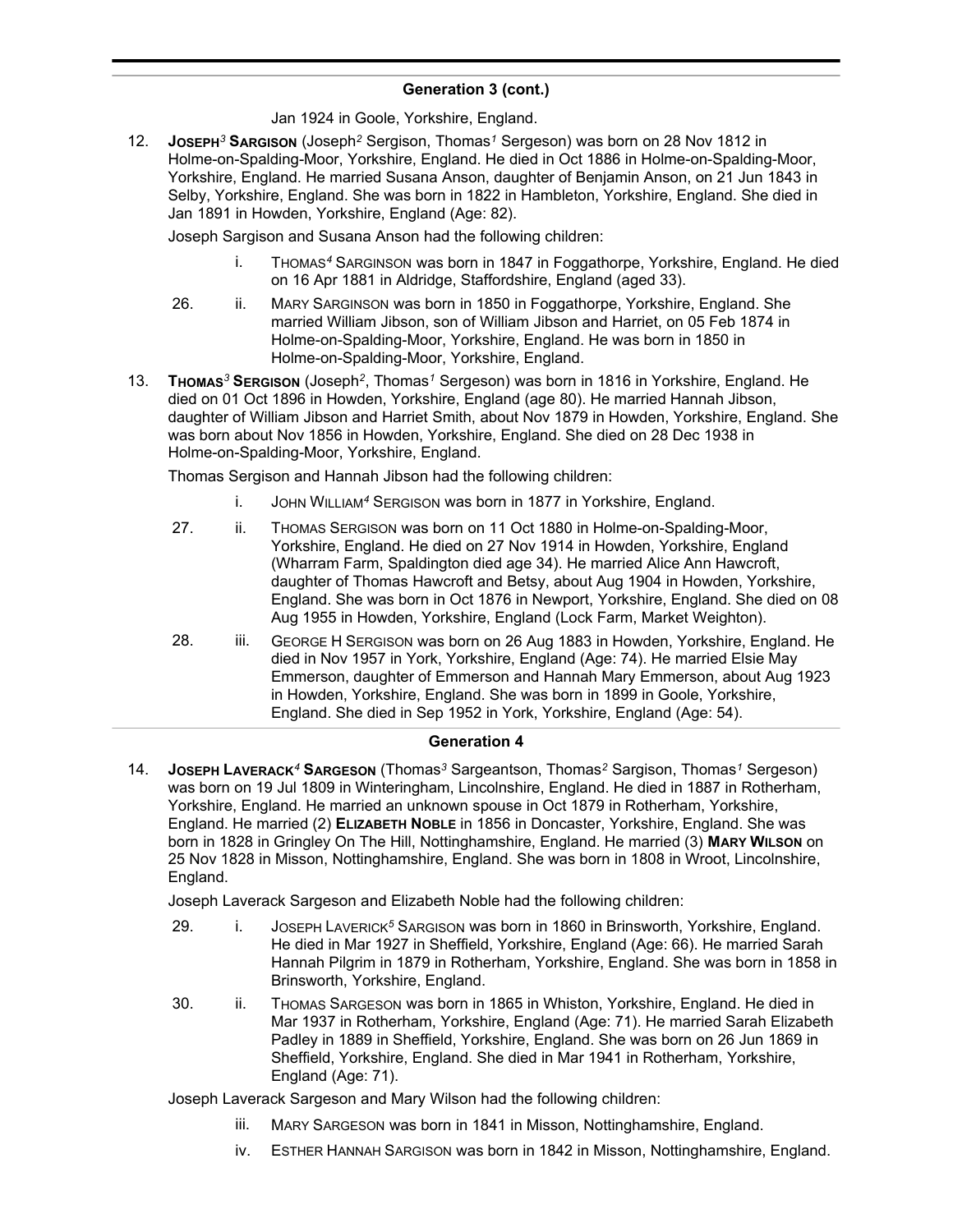- v. EMMA SARGESON was born in 1844 in Misson, Nottinghamshire, England. She died in Jan 1929 in Rotherham, Yorkshire, England (Age: 84; QuarterOfYear: Jan-Feb-Mar). She married George Beaumont in 1872 in Rotherham, Yorkshire, England. He was born in 1845 in Nottinghamshire, England.
- 31. vi. ELIZABETH SARGESON was born in 1847 in Misson, Nottinghamshire, England. She died in Apr 1905 in Gateshead, Durham, England (Age: 57). She married Mark Hampton in 1868 in Rotherham, Yorkshire, England. He was born in 1846 in Worcestershire, England.
- 15. **THOMAS***<sup>4</sup>* **SARGESON** (Thomas*<sup>3</sup>* Sargeantson, Thomas*<sup>2</sup>* Sargison, Thomas*<sup>1</sup>* Sergeson) was born on 11 Apr 1811 in Winteringham, Lincolnshire, England. He died in Apr 1884 in Brigg, Lincolnshire, England (Age: 73). He married (1) **CHARLOTTE HORNBY**, daughter of Robert Hornsby and Susannah, on 03 Jun 1833 in Messingham, Lincolnshire, England. She was born in 1815 in Messingham, Lincolnshire, England. She died in Sep 1841 in Messingham, Lincolnshire, England. He married (2) **ELIZABETH THORPE** on 05 Oct 1846 in Messingham, Lincolnshire, England. She was born in 1819 in Brocklesby, Lincolnshire, England. She died in Apr 1894 in Brigg, Lincolnshire, England.

Thomas Sargeson and Charlotte Hornby had the following children:

- i. MARY(MARIAN)*<sup>5</sup>* SARGESON was born in 1834 in Messingham, Lincolnshire, England.
- ii. THOMAS SARGESON was born in 1838 in Messingham, Lincolnshire, England. He died in Apr 1888 in Thorne, Yorkshire, England. He married Sarah Harland on 16 Mar 1865 in Thorne, Yorkshire, England. She was born in 1840 in Crowle, Lincolnshire, England. She died in 1888 in Crowle, Lincolnshire, England (Age 49).
- 32. iii. GEORGE SARGESON was born in 1838 in Messingham, Lincolnshire, England. He died in 1926 in Crowle, Lincolnshire, England (Age 90). He married Ann Kelsey on 13 Dec 1866 in Crowle, Lincolnshire, England. She was born in 1841 in Amcotts, Lincolnshire, England. She died in 1921 in Crowle, Lincolnshire, England.

Thomas Sargeson and Elizabeth Thorpe had the following children:

- JOSEPH SERGASON was born in 1850 in Messingham, Lincolnshire, England, He died on 12 Jun 1914 in Sheffield, Yorkshire, England. He married Sarah Jane Goddard on 23 Dec 1877 in Sheffield, Yorkshire, England. She was born about 1856 in Sheffield, Yorkshire, England.
- 33. v. ELIZABETH SARGESON was born in 1852 in Messingham, Lincolnshire, England. She died in Jan 1880 in Brigg, Lincolnshire, England (Age: 28). She married Charles Jackson in 1871 in Brigg, Lincolnshire, England. He was born in 1851 in Clifton, Nottinghamshire, England.
- 34. vi. JOHN SERGASON was born in 1856 in Messingham, Lincolnshire, England. He died on 27 Jul 1920 in Sheffield, Yorkshire, England. He married Sarah Lowth on 23 Aug 1885 in Derbyshire, England. She was born about 1858 in Carlton Scroop, Lincolnshire, England. She died in Jul 1953 in Sheffield, Yorkshire, England.
- 35. vii. JAMES SARGESON was born in 1858 in Messingham, Lincolnshire, England. He died on 15 Dec 1934 in Burringham, Lincolnshire, England (Age76). He married Eliza Atkin in 1885 in Thorne, Yorkshire, England. She was born in 1867 in Messingham, Lincolnshire, England. She died on 07 Dec 1928 in Burringham, Lincolnshire, England (Age 61).
- 16. **MARY ANNE***<sup>4</sup>* **SARGISON** (William*<sup>3</sup>* , Thomas*<sup>2</sup>* , Thomas*<sup>1</sup>* Sergeson) was born on 11 Feb 1824 in Winteringham, Lincolnshire, England. She married William Green on 04 May 1847 in Winteringham, Lincolnshire, England (William was a brickmaker from Sculcoates and his father James was also a brickmaker. Mary's father William was a tailor. ). He was born about 1827 in Yorkshire, England (Stone Ferry).

William Green and Mary Anne Sargison had the following children:

- i. THOMAS*<sup>5</sup>* GREEN was born about 1848 in Winteringham, Lincolnshire, England.
- ii. ANN MARY GREEN was born in 1852 in Winteringham, Lincolnshire, England.
- 17. **AMOS***<sup>4</sup>* **SARGISSON** (William*<sup>3</sup>* Sargison, Thomas*<sup>2</sup>* Sargison, Thomas*<sup>1</sup>* Sergeson) was born on 25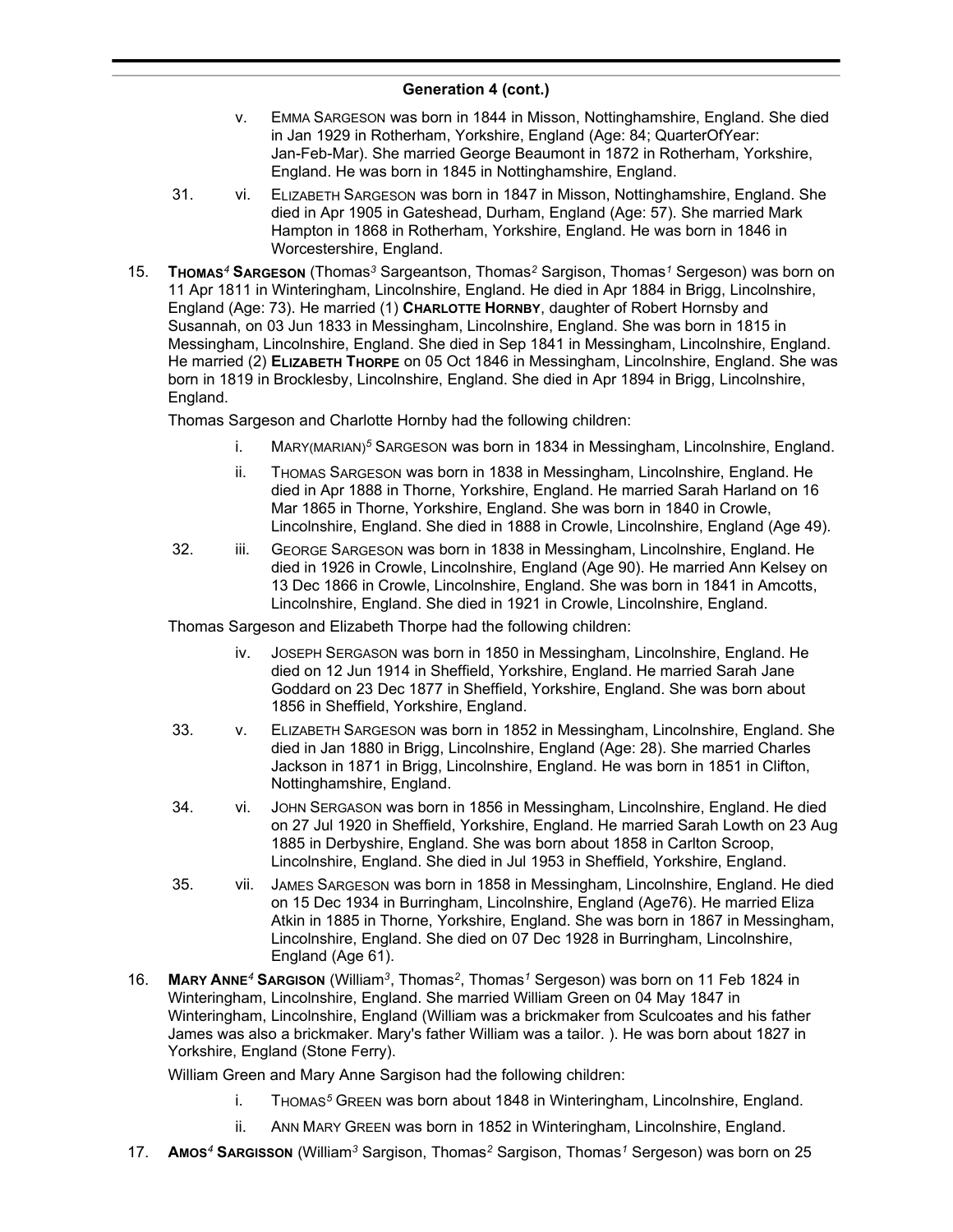Jun 1830 in Lincolnshire, England. He died in Oct 1912 in Brigg, Lincolnshire, England (Age: 82). He married (2) **MARY BURRILL** in 1850 in Brigg, Lincolnshire, England. She was born in 1815 in Barton-Upon-Humber, Lincolnshire, England. She died in 1888 in Lincolnshire, England. He married (3) **MARY JANE CLAYTON**. She was born in Jul 1842 in Boston, Lincolnshire, England. She died in 1880 in Lincolnshire, England.

Amos Sargisson had the following child:

36. i. ALFRED*<sup>5</sup>* SARGISON was born on 23 Apr 1865 in Barton-Upon-Humber, Lincolnshire, England. He died on 24 Feb 1939 in Grimsby, Lincolnshire, England (76 Chapman St). He married Lilley Sophie Walker on 02 Jun 1890 in Wrawby, Lincolnshire, England. She was born on 10 Aug 1872 in Bonby, Lincolnshire, England.

Amos Sargisson and Mary Burrill had the following children:

- ii. MARGARET A SARGENSON was born in 1852 in Barton-Upon-Humber, Lincolnshire, England. She died on 12 Mar 1939 in Nottingham, Nottinghamshire, England (10 Daybrook Ave, Sherwood). She married August Wilhelm Martin Josephs in 1881 in Barton-Upon-Humber, Lincolnshire, England. He was born in 1852 in Germany.
- 37. iii. JOHN THOMAS SARGISON was born in 1855 in Barton-Upon-Humber, Lincolnshire, England. He died in 1910 in Nottingham, Nottinghamshire, England (Age 54). He married Alice Pickersley Cook, daughter of Hannah Cook, on 19 May 1874 in Hibaldstow, Lincolnshire, England. She was born in 1852 in Hibaldstow, Lincolnshire, England. She died in Mar 1922 in Nottingham, Nottinghamshire, England (Age: 69).
- 38. iv. WILLIAM SARGISON was born in 1857 in Barton-Upon-Humber, Lincolnshire, England. He died on 15 Nov 1932 in Grantham, Lincolnshire, England (Age 75, 6 Norton St). He married Susan Burton in 1883 in Grantham, Lincolnshire, England. She was born on 08 May 1860 in Old Somerby, Lincolnshire, England. She died in Oct 1947 in Fakenham, Norfolk, England.

Amos Sargisson and Mary Jane Clayton had the following children:

- 39. v. ELIZABETH CLAYTON SARGISON was born on 25 Oct 1860 in Caistor, Lincolnshire, England. She died in 1942 in Barton-Upon-Humber, Lincolnshire, England (Age: 81). She married William James Hare in 1898 in Barton-Upon-Humber, Lincolnshire, England. He was born in 1865 in Barton-Upon-Humber, Lincolnshire, England. He died in Apr 1950 in Scunthorpe, Lincolnshire, England (Age: 84; QuarterOfYear: Apr-May-Jun).
	- vi. LOUISA SARGESON was born in 1863 in Barton-Upon-Humber, Lincolnshire, England. She died in Oct 1891 in Brigg, Lincolnshire, England (Age: 29).
- 36. i. ALFRED*<sup>5</sup>* SARGISON was born on 23 Apr 1865 in Barton-Upon-Humber, Lincolnshire, England. He died on 24 Feb 1939 in Grimsby, Lincolnshire, England (76 Chapman St). He married Lilley Sophie Walker on 02 Jun 1890 in Wrawby, Lincolnshire, England. She was born on 10 Aug 1872 in Bonby, Lincolnshire, England.
	- viii. MARY JANE SARGISON was born on 24 Jun 1868 in Barton-Upon-Humber, Lincolnshire, England.
- 40. ix. JOSEPH WILLIAM SARGISON was born on 25 Jun 1868 in Barton-Upon-Humber, Lincolnshire, England. He died in Mar 1929 in Westbourne, Sussex, England (Age: 60). He married Caroline Amelia Newton, daughter of William Newton and Ellen Kidney, on 09 Sep 1891 in Portsea Island, Hampshire, England (St John the Evangelist RC Church). She was born on 17 Jul 1875 in Sligo, Ireland (Inniscrone). She died in Jul 1926 in Portsmouth, Hampshire, England.
- 18. **JOHN***<sup>4</sup>* **SARGISON** (William*<sup>3</sup>* , Thomas*<sup>2</sup>* , Thomas*<sup>1</sup>* Sergeson) was born on 12 Mar 1833 in Winteringham, Lincolnshire, England. He died in Nov 1860 in Winteringham, Lincolnshire, England (Age 28 died of consumption). He married Maria Walker on 14 May 1855 in Winteringham, Lincolnshire, England. She was born in 1835 in Redbourne, Lincolnshire, England.

John Sargison and Maria Walker had the following children:

41. i. EMMA SUSSANAH*<sup>5</sup>* SARGISON was born in 1857 in Winteringham, Lincolnshire, England. She died on 11 Jun 1901 in Reading, Berkshire, England (Age: 42). She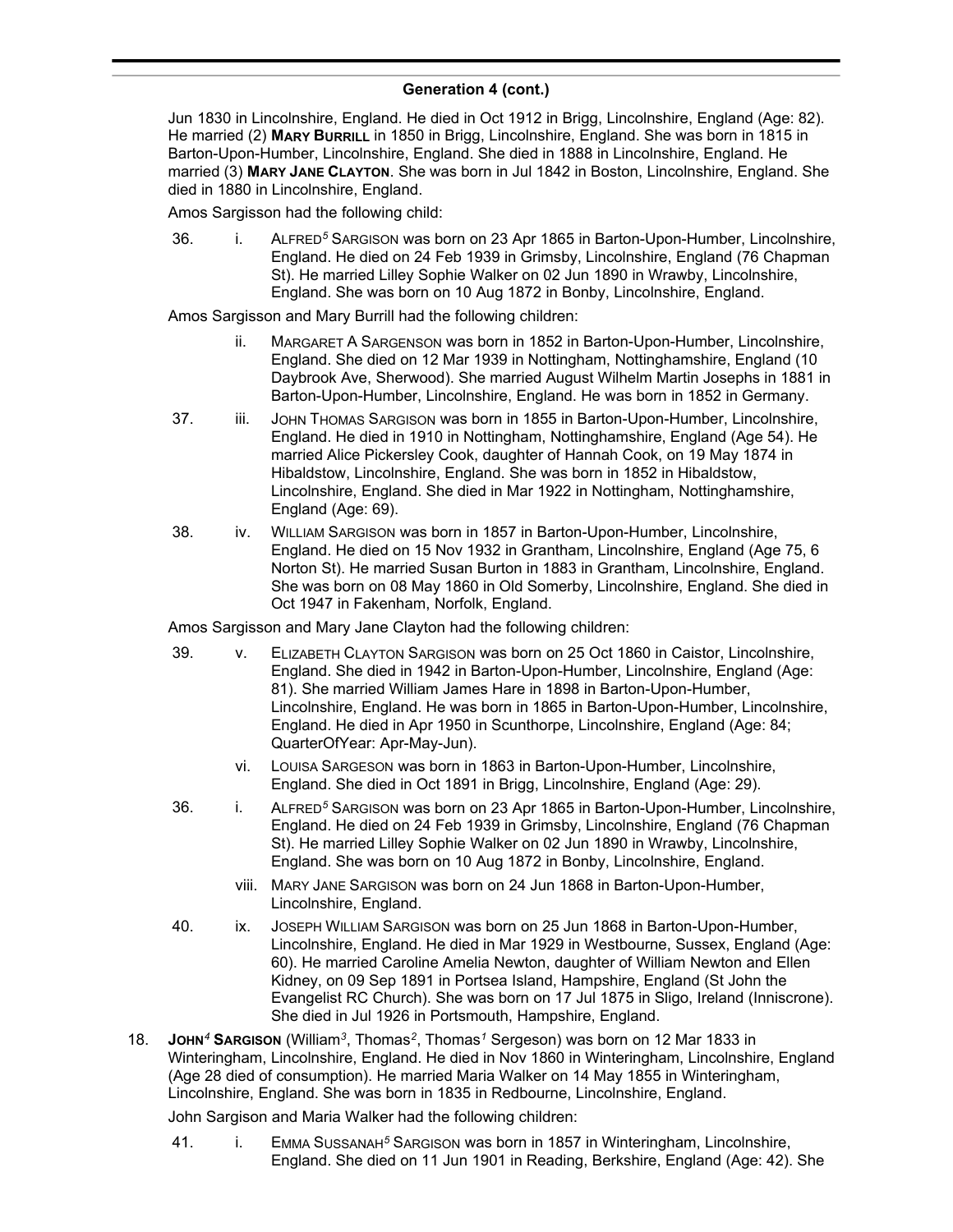married Aaron Tucker in 1875 in Newbury, Berkshire, England. He was born in 1854 in Aldbourne, Wiltshire, England.

- ii. ANN SARGISON was born in 1861 in Winteringham, Lincolnshire, England.
- 19. **ELIZABETH***<sup>4</sup>* **SARGISON** (William*<sup>3</sup>* , Thomas*<sup>2</sup>* , Thomas*<sup>1</sup>* Sergeson) was born in 1841 in Winteringham, Lincolnshire, England. She died in Jul 1910 in Brigg, Lincolnshire, England. She married (1) **THOMAS DANBY** on 20 Jan 1863 in Winteringham, Lincolnshire, England. He was born in 1838 in Hull, Yorkshire, England. He died in Oct 1875 in Brigg, Lincolnshire, England (Age: 40). She married (2) **GEORGE FOWLER** on 08 May 1878 in Winteringham, Lincolnshire, England. He was born in 1847 in West Halton, Lincolnshire, England. He died in Oct 1913 in Brigg, Lincolnshire, England (Age: 65).

Thomas Danby and Elizabeth Sargison had the following children:

- i. MARY ANN*<sup>5</sup>* DANBY was born in 1863 in Winteringham, Lincolnshire, England.
- ii. SOPHIA JANE DANBY was born in 1870 in Winteringham, Lincolnshire, England.
- iii. MARTHA BETTY DANBY was born in 1876 in Winteringham, Lincolnshire, England.
- 20. **ANDREW***<sup>4</sup>* **SARGISON** (Joseph*<sup>3</sup>* , John*<sup>2</sup>* , Thomas*<sup>1</sup>* Sergeson) was born about 1827 in Snaith, Yorkshire, England. He died on 05 Oct 1900 in Victoria, British Columbia, Canada. He married Margaret Banard about 1855 in Canada. She was born in 1830 in Quebec, Canada. She died on 07 Mar 1905 in Victoria, British Columbia, Canada.

Andrew Sargison and Margaret Banard had the following children:

- i. JAMES JONES*<sup>5</sup>* SARGISON was born in 1856 in Quebec, Canada. He died on 11 May 1936 in Victoria, British Columbia, Canada. He married Laurella Silverthorn on 12 Jul 1894 in Victoria, British Columbia, Canada. She was born on 28 Jun 1867 in Ohio, USA. She died on 02 Jan 1954 in Victoria, British Columbia, Canada.
- 42. ii. CATHERINE TELFOR SARGISON was born on 18 Jan 1859 in Montréal (Urban Agglomeration), Quebec, Canada. She died on 27 Apr 1930 in Sidney, British Columbia, Canada. She married William Jackson on 25 Apr 1883 in Victoria, British Columbia, Canada. He was born about 1860 in England. He died on 14 Feb 1923 in Victoria, British Columbia, Canada.
	- iii. FRANCIS RUCKLEDGE SARGISON was born on 23 Nov 1860 in Quebec, Canada. He died on 26 Jul 1951 in Victoria, British Columbia, Canada.
- 43. iv. ALBERT GEORGE SARGISON was born about 1862 in Quebec, Canada. He died on 18 Nov 1929 in Victoria, British Columbia, Canada. He married Fanny Adele Euginie Jackson, daughter of Mark Jackson and Mary Jackson, on 15 Apr 1884 in Victoria, British Columbia, Canada. She was born in Jan 1861 in London, England. She died on 11 May 1930 in Vancouver, British Columbia, Canada.
	- v. WILLIAM THOMPSON SARGISON was born in 1864 in Quebec, Canada. He died on 26 Mar 1932 in Victoria, British Columbia, Canada.
- 44. vi. EDWARD KEMP SARGISON was born on 14 Feb 1868 in Quebec, Canada. He died on 04 Oct 1938 in Seattle, King, Washington, USA. He married (1) DAISY CLAIRE MEEK on 06 Aug 1888 in King, Washington, USA. She was born about 1872. He married (2) MARGARET ELIZABETH REYNOLDS on 17 Jan 1903 in Dawson, Yukon, Canada. She was born about 1872 in Kentucky, USA.
- 45. vii. ELLEN FRANCES SARGISON was born in 1870 in Quebec, Canada. She died on 15 Sep 1941 in Seattle, King, Washington, USA. She married Henry Carlyon Edwards, son of Richard Edward and Mary J Edward, on 28 Mar 1890 in Victoria, British Columbia, Canada. He was born in Jan 1870 in Liskeard, Cornwall, England. He died on 07 Jul 1934 in Victoria, British Columbia, Canada.
	- viii. THOMAS PATTON SARGISON was born on 20 Jul 1876 in Victoria, British Columbia, Canada. He died on 04 May 1941 in Victoria, British Columbia, Canada.
- 21. **SARAH A***<sup>4</sup>* **SARGESON** (William*<sup>3</sup>* Sargison, John*<sup>2</sup>* Sargison, Thomas*<sup>1</sup>* Sergeson) was born on 18 Jul 1829 in Hull, Yorkshire, England. She died in Oct 1911 in Hull, Yorkshire, England. She married Anthony Bentley Morphet, son of John Morphet and Mary, on 20 Sep 1864 in Halifax, Yorkshire, England (Haley Hill, All Souls). He was born about 1834 in Giggleswick, Yorkshire, England. He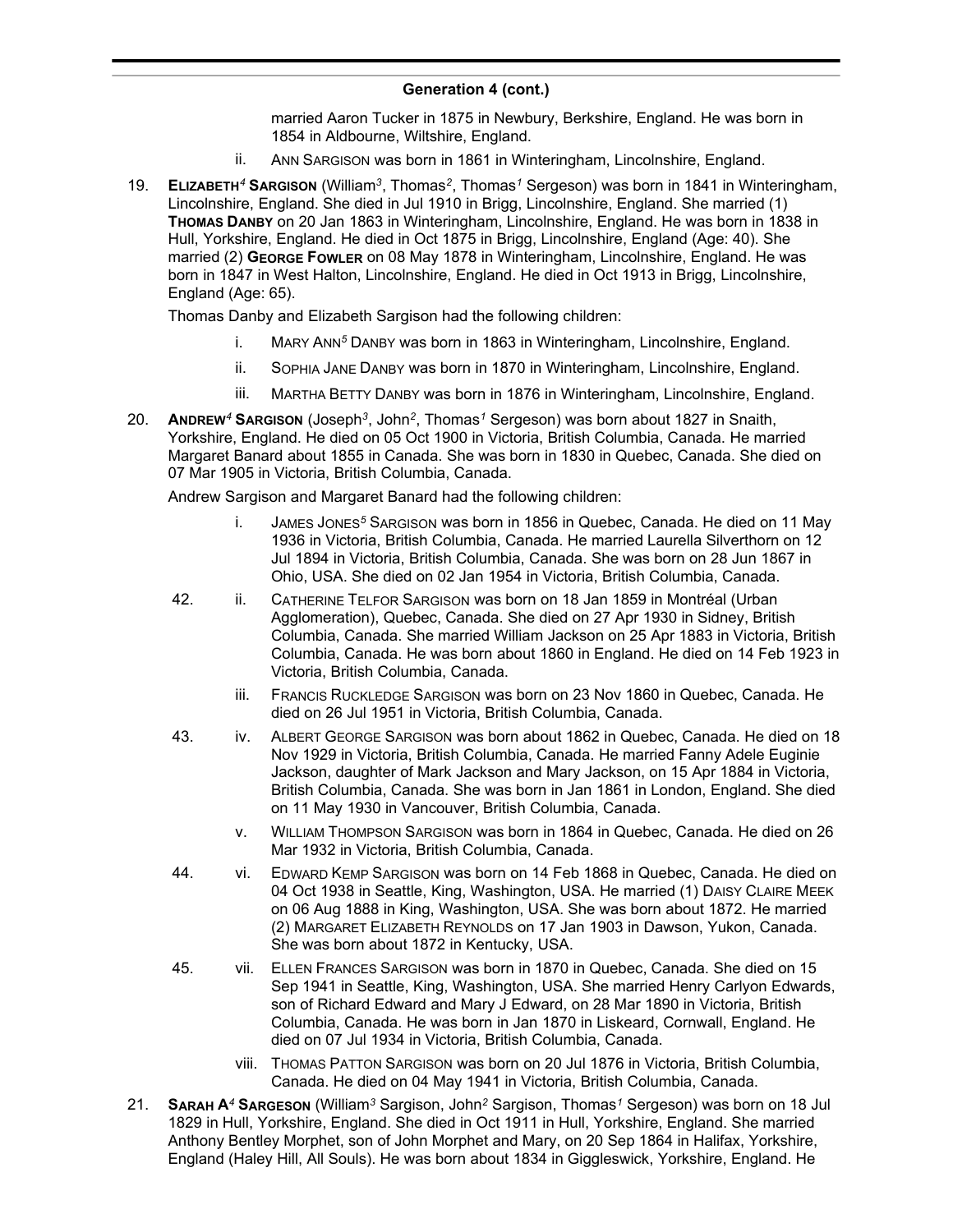died in Jul 1880 in Hull, Yorkshire, England.

Anthony Bentley Morphet and Sarah A Sargeson had the following child:

- i. MARY ALICE*<sup>5</sup>* MORPHET was born in Jan 1869 in Halifax, Yorkshire, England. She died on 16 Apr 1947 in York, Yorkshire, England. She married Tom Agar, son of Thomas Agar and Mary, in Apr 1912 in Driffield, Yorkshire, England. He was born in Oct 1867 in Driffield, Yorkshire, England. He died on 06 May 1921 in Driffield, Yorkshire, England.
- 22. **EMMA***<sup>4</sup>* **SARGISON** (William*<sup>3</sup>* , John*<sup>2</sup>* , Thomas*<sup>1</sup>* Sergeson) was born on 01 May 1834 in Hull, Yorkshire, England. She died in Jan 1904 in Hull, Yorkshire, England. She married John Shaw on 19 Mar 1857 in Sculcoates, Yorkshire, England. He was born in 1833 in Lancashire, England. He died in Jun 1923 in Hull, Yorkshire, England (Age: 91).

John Shaw and Emma Sargison had the following children:

- i. SARAH JANE*<sup>5</sup>* SHAW was born in 1858 in Hull, Yorkshire, England (Holy Trinity).
- ii. ALFRED SHAW was born about 1862 in Hull, Yorkshire, England.
- iii. EDITH SHAW was born about 1864 in Hull, Yorkshire, England.
- iv. EDWARD SHAW was born about 1865 in Hull, Yorkshire, England.
- v. ARTHUR SHAW was born about 1868 in Hull, Yorkshire, England.
- vi. MARY SHAW was born about 1869 in Hull, Yorkshire, England.
- vii. CHARLES SHAW was born about 1870 in Hull, Yorkshire, England.
- viii. GERTRUDE SHAW was born about 1872 in Hull, Yorkshire, England.
- ix. LEAH SHAW was born about 1877 in Hull, Yorkshire, England.
- 23. **ISAAC***<sup>4</sup>* **SERJEANTSON** (George*<sup>3</sup>* , John*<sup>2</sup>* Sargison, Thomas*<sup>1</sup>* Sergeson) was born in 1830 in Snaith, Yorkshire, England. He died in Oct 1913 in Pontefract, Yorkshire, England. He married Ann Anelay, daughter of William Anelay and Rebecca Anelay, on 07 Oct 1853 in Pontefract, Yorkshire, England. She was born about 1833 in Chapel Haddlesey, Yorkshire, England. She died in Jul 1897 in Pontefract, Yorkshire, England.

Isaac Serjeantson and Ann Anelay had the following children:

- i. EDWIN*<sup>5</sup>* SERJEANTSON was born in Jan 1855 in Yorkshire, England. He died in Jan 1879 in Kellington, Yorkshire, England (Hutgreen Age 25).
- ii. JOHN WILLIAM SERJEANTSON was born in Oct 1857 in Foggathorpe, Yorkshire, England.
- iii. ANN ELIZA SERJEANTSON was born in Oct 1859 in Foggathorpe, Yorkshire, England.
- iv. EMILY SERJEANTSON was born in Jul 1864 in Foggathorpe, Yorkshire, England. She died in Oct 1901 in Leeds, Yorkshire, England.
- v. JANE SERJEANTSON was born on 15 Apr 1868 in Foggathorpe, Yorkshire, England. She died in 1947 in Goole, Yorkshire, England.
- 24. **THOMAS***<sup>4</sup>* **SERGEANTSON** (George*<sup>3</sup>* Serjeantson, John*<sup>2</sup>* Sargison, Thomas*<sup>1</sup>* Sergeson) was born in 1832 in Snaith, Yorkshire, England. He died in Apr 1913 in Sculcoates, Yorkshire, England (Age: 78). He married Ann Shearsmith, daughter of Wilkinson Shearsmith and Mary Ann Shearsmith, on 30 Oct 1862 in Hull, Yorkshire, England. She was born in 1834 in Yorkshire, England.

Thomas Sergeantson and Ann Shearsmith had the following children:

- i. EMMA*<sup>5</sup>* SERGEANTSON was born in 1863 in Hull, Yorkshire, England. She died on 03 Feb 1921 in Sculcoates, Yorkshire, England (Also a report in the local newspaper that she had committed suicide and was found by her companion.).
- ii. LOUISA SERGEANTSON was born in 1867 in Hull, Yorkshire, England. She died in Oct 1894 in Hull, Yorkshire, England. She married William Thomas Brown in Apr 1894 in Hull, Yorkshire, England.
- 25. **ELIZA***<sup>4</sup>* **SERJEANTSON** (George*<sup>3</sup>* , John*<sup>2</sup>* Sargison, Thomas*<sup>1</sup>* Sergeson) was born in Jan 1838 in Snaith, Yorkshire, England (Cowick). She died on 19 Jan 1910 in Goole, Yorkshire, England. She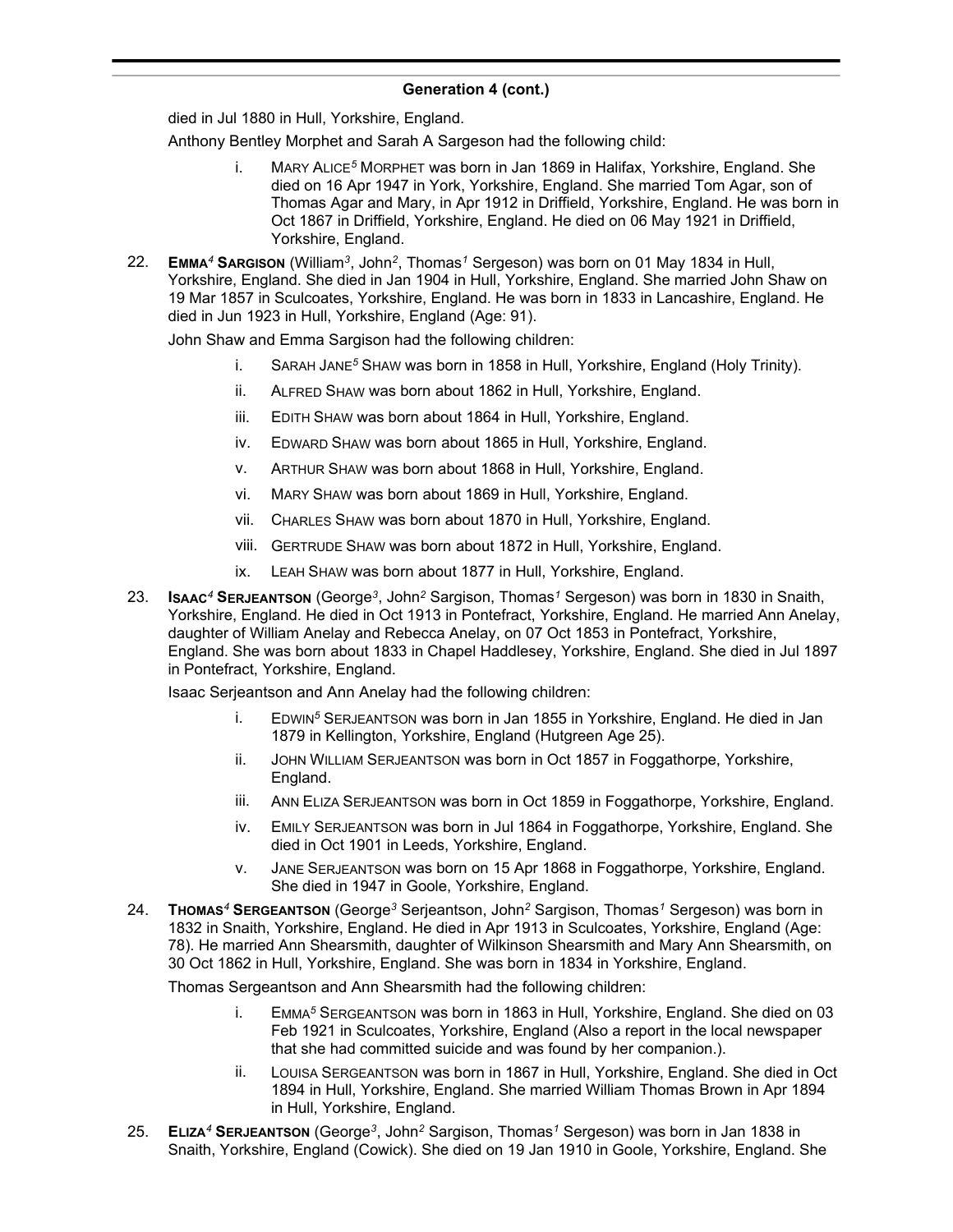married Joseph Darley, son of Thomas Darley and Sarah Watson, on 24 Jun 1861 in Goole, Yorkshire, England. He was born about 1838 in Pollington, Yorkshire, England. He died on 29 Jan 1924 in Goole, Yorkshire, England.

Joseph Darley and Eliza Serjeantson had the following children:

- 46. i. ARTHUR WILLIAM*<sup>5</sup>* DARLEY was born on 14 Oct 1862 in Snaith, Yorkshire, England. He died in 1945 in Goole, Yorkshire, England. He married Margaret A Foggin in Sep 1945 in York, Yorkshire, England. She was born about 1869 in Alston, Cumberland, England. She died in Jun 1938 in Goole, Yorkshire, England (Age: 69).
	- ii. BETSY ANN DARLEY was born on 18 Aug 1875 in Snaith, Yorkshire, England. She died in 1960 in Goole, Yorkshire, England.
- 26. **MARY***<sup>4</sup>* **SARGINSON** (Joseph*<sup>3</sup>* Sargison, Joseph*<sup>2</sup>* Sergison, Thomas*<sup>1</sup>* Sergeson) was born in 1850 in Foggathorpe, Yorkshire, England. She married William Jibson, son of William Jibson and Harriet, on 05 Feb 1874 in Holme-on-Spalding-Moor, Yorkshire, England. He was born in 1850 in Holme-on-Spalding-Moor, Yorkshire, England.

William Jibson and Mary Sarginson had the following child:

- **EXECUTE:** WILLIAM T.<sup>5</sup> JIBSON was born about 1880 in Foggathorpe, Yorkshire, England.
- 27. **THOMAS***<sup>4</sup>* **SERGISON** (Thomas*<sup>3</sup>* , Joseph*<sup>2</sup>* , Thomas*<sup>1</sup>* Sergeson) was born on 11 Oct 1880 in Holme-on-Spalding-Moor, Yorkshire, England. He died on 27 Nov 1914 in Howden, Yorkshire, England (Wharram Farm, Spaldington died age 34). He married Alice Ann Hawcroft, daughter of Thomas Hawcroft and Betsy, about Aug 1904 in Howden, Yorkshire, England. She was born in Oct 1876 in Newport, Yorkshire, England. She died on 08 Aug 1955 in Howden, Yorkshire, England (Lock Farm, Market Weighton).

Thomas Sergison and Alice Ann Hawcroft had the following children:

- THOMAS<sup>5</sup> SERGISON was born in 1906 in Yorkshire, England (ERY MIs vol 8 page 53, no 467). He died on 25 Mar 1909 in Holme-on-Spalding-Moor, Yorkshire, England (Age 3).
- ii. BETSEY ELLEN SERGISON was born on 17 Jan 1907 in Spaldington, Yorkshire, England. She died about May 1996 in York, Yorkshire, England. She married Harold Denniss about May 1931 in Howden, Yorkshire, England. He was born on 18 Jun 1906 in Howden, Yorkshire, England. He died about Feb 1968 in York, Yorkshire, England.
- iii. GEORGE HERBERT SERGISON was born in Feb 1908 in Spaldington, Yorkshire, England. He died in Mar 1908 in Spaldington, Yorkshire, England.
- iv. WILLIAM THOMAS SERGISON was born on 29 Nov 1909 in Spaldington, Yorkshire, England. He died on 20 Nov 1984 in Goole, Yorkshire, England. He married Enid Emily V Harrison, daughter of Thomas Harrison and Cora A Harrison, about Aug 1933 in Howden, Yorkshire, England. She was born on 17 Apr 1910 in Howden, Yorkshire, England. She died on 01 Sep 1947 in Holme-on-Spalding-Moor, Yorkshire, England (Lock Farm, Market Weighton).
- 47. v. ALBERT HENRY SERGISON was born on 17 Jul 1911 in Holme-on-Spalding-Moor, Yorkshire, England. He died on 16 Sep 1995 in Holme-on-Spalding-Moor, Yorkshire, England. He married Mildred Finch, daughter of Henry Finch and Edith Winter, about Nov 1941 in Howden, Yorkshire, England. She was born on 23 Aug 1919 in Howden, Yorkshire, England. She died on 18 Apr 1988 in York, Yorkshire, England.
- 28. **GEORGE H***<sup>4</sup>* **SERGISON** (Thomas*<sup>3</sup>* , Joseph*<sup>2</sup>* , Thomas*<sup>1</sup>* Sergeson) was born on 26 Aug 1883 in Howden, Yorkshire, England. He died in Nov 1957 in York, Yorkshire, England (Age: 74). He married Elsie May Emmerson, daughter of Emmerson and Hannah Mary Emmerson, about Aug 1923 in Howden, Yorkshire, England. She was born in 1899 in Goole, Yorkshire, England. She died in Sep 1952 in York, Yorkshire, England (Age: 54).

George H Sergison and Elsie May Emmerson had the following child:

i. GEOFFREY*<sup>5</sup>* SERGISON was born about Feb 1930 in Goole, Yorkshire, England.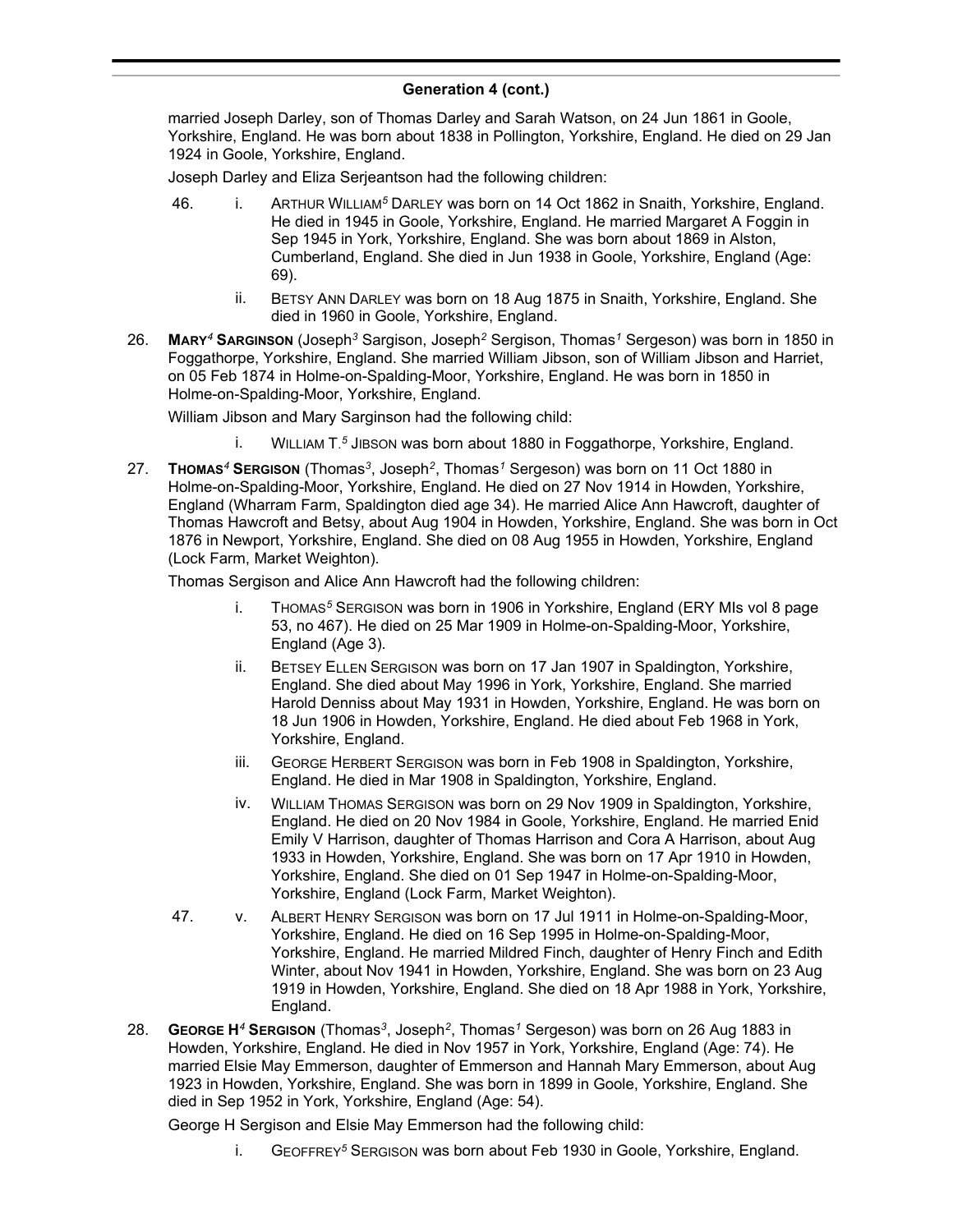### **Generation 5**

29. **JOSEPH LAVERICK***<sup>5</sup>* **SARGISON** (Joseph Laverack*<sup>4</sup>* Sargeson, Thomas*<sup>3</sup>* Sargeantson, Thomas*<sup>2</sup>* , Thomas*<sup>1</sup>* Sergeson) was born in 1860 in Brinsworth, Yorkshire, England. He died in Mar 1927 in Sheffield, Yorkshire, England (Age: 66). He married Sarah Hannah Pilgrim in 1879 in Rotherham, Yorkshire, England. She was born in 1858 in Brinsworth, Yorkshire, England.

Joseph Laverick Sargison and Sarah Hannah Pilgrim had the following children:

- 48. i. JOHN T *<sup>6</sup>* SARGESON was born on 31 Aug 1884 in Rotherham, Yorkshire, England. He died in Apr 1954 in Rotherham, Yorkshire, England. He married Eliza Hayes in 1907 in Rotherham, Yorkshire, England. She was born on 03 Oct 1886 in Rotherham, Yorkshire, England.
- 49. ii. JAMES ERNEST SARGESON was born on 14 Sep 1890 in Rotherham, Yorkshire, England. He died in Oct 1971 in Sheffield, Yorkshire, England (Age: 81; QuarterOfYear: Oct-Nov-Dec). He married Emily Gleadhall on 22 May 1915 in Attercliffe, Yorkshire, England. She was born on 12 Feb 1895 in Sheffield, Yorkshire, England. She died in Apr 1976 in Sheffield, Yorkshire, England (Age: 81; QuarterOfYear: Apr-May-Jun).
- 50. iii. ADA E SARGESON was born on 27 Jul 1892 in Rotherham, Yorkshire, England. She married (1) FRANK STRUTT in 1908 in Rotherham, Yorkshire, England. He was born in 1884 in Sheffield, Yorkshire, England. She married (2) TOM GOSLING in Jan 1921 in Sheffield, Yorkshire, England (QuarterOfYear: Jan-Feb-Mar). He was born on 25 Jan 1878.
	- iv. CLARICE SARGESON was born on 09 Jan 1894 in Rotherham, Yorkshire, England. She died in Jan 1965 in Sheffield, Yorkshire, England (Age: 71; QuarterOfYear: Jan-Feb-Mar). She married Harry B Weston in Oct 1914 in Sheffield, Yorkshire, England. He was born on 11 Dec 1886.
- 51. v. ELSIE MAY SARGESON was born on 11 May 1898 in Rotherham, Yorkshire, England. She died in Jan 1975 in Rotherham, Yorkshire, England (Age: 76; QuarterOfYear: Jan-Feb-Mar). She married Arnold Bray in Oct 1920 in Sheffield, Yorkshire, England (QuarterOfYear: Oct-Nov-Dec). He was born on 13 May 1894.
- 30. **THOMAS***<sup>5</sup>* **SARGESON** (Joseph Laverack*<sup>4</sup>* , Thomas*<sup>3</sup>* Sargeantson, Thomas*<sup>2</sup>* Sargison, Thomas*<sup>1</sup>* Sergeson) was born in 1865 in Whiston, Yorkshire, England. He died in Mar 1937 in Rotherham, Yorkshire, England (Age: 71). He married Sarah Elizabeth Padley in 1889 in Sheffield, Yorkshire, England. She was born on 26 Jun 1869 in Sheffield, Yorkshire, England. She died in Mar 1941 in Rotherham, Yorkshire, England (Age: 71).

Thomas Sargeson and Sarah Elizabeth Padley had the following children:

- i. ETHEL EMMA CRETCHLEY*<sup>6</sup>* SARGISON was born on 24 Sep 1889 in Sheffield, Yorkshire, England. She died in Mar 1978 in Rotherham, Yorkshire, England (Age: 89). She married Joseph Pitson in 1910 in Rotherham, Yorkshire, England. He was born on 16 Mar 1886.
- ii. HILDA REBECCA SARGESON was born in 1891 in Rotherham, Yorkshire, England. She died in Dec 1923 in Rotherham, Yorkshire, England (Age: 32). She married George William Elliott on 25 Dec 1920 in Rotherham, Yorkshire, England.
- iii. HAROLD VINCENT SARGESON was born on 09 Jul 1894 in Rotherham, Yorkshire, England. He died in Dec 1966 in Rotherham, Yorkshire, England (Age: 72). He married Lottie Gorrell in 1919 in Sheffield, Yorkshire, England. She was born on 27 Nov 1892.
- 52. iv. DOUGLAS HECTOR SARGESON was born on 07 Jul 1897 in Rotherham, Yorkshire, England. He died in Dec 1967 in Rotherham, Yorkshire, England (Age: 70). He married (1) ETHEL TUXFORD in Apr 1920 in Rotherham, Yorkshire, England (QuarterOfYear: Apr-May-Jun). She was born in 1896 in Rotherham, Yorkshire, England. She died in 1921 in Rotherham, Yorkshire, England. He married (2) WINIFRED ATHEY, daughter of Allan Athey and Mary Elizabeth Athey, in 1938 in Rotherham, Yorkshire, England. She was born on 19 Aug 1905 in Rotherham, Yorkshire, England. She died in Jun 1992 in Rotherham, Yorkshire, England (Age: 86).
- 53. v. VICTOR PERCY SARGESON was born in 1903 in Rotherham, Yorkshire, England. He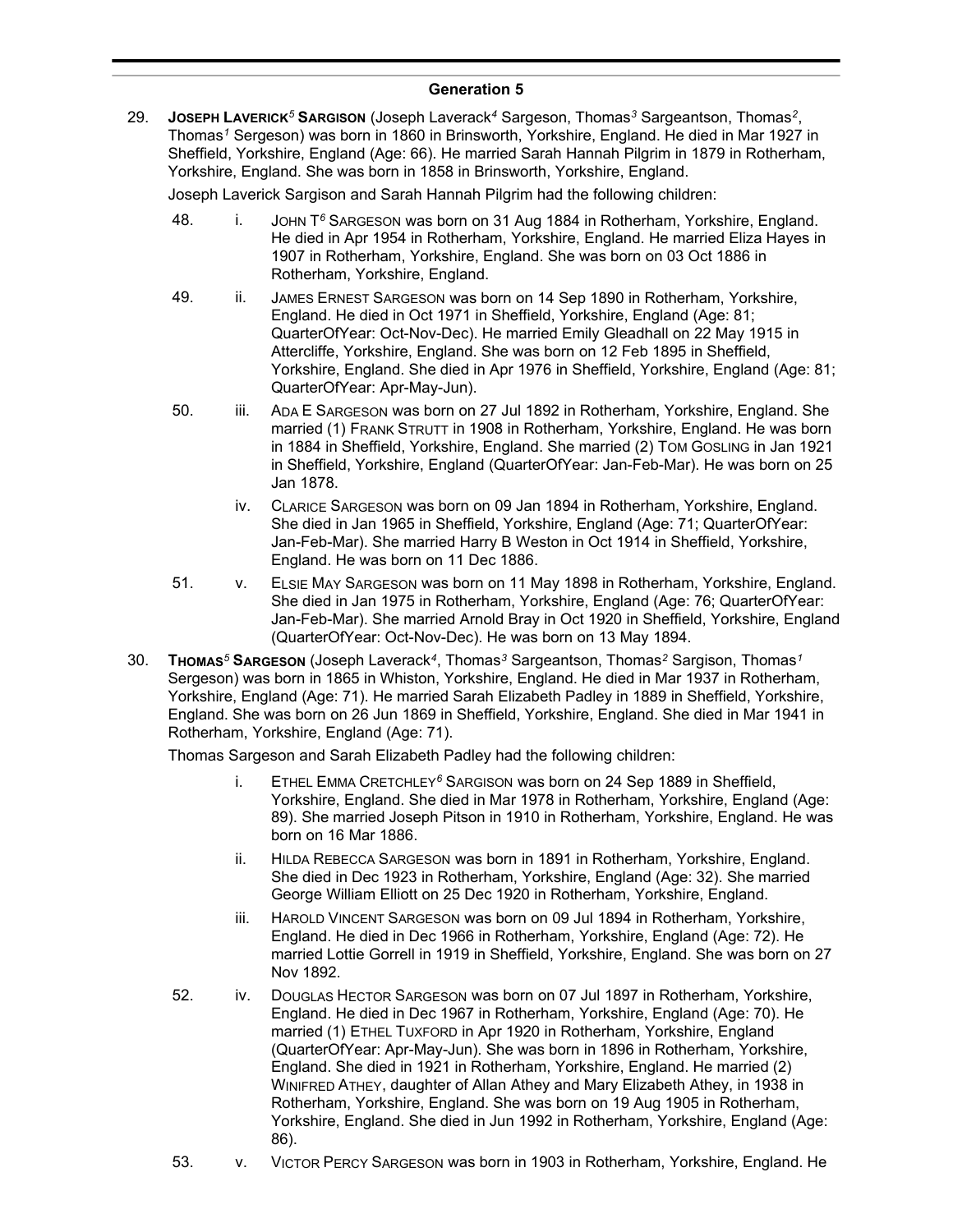died in Mar 1980 in Rotherham, Yorkshire, England (Age: 77). He married Elsie May Pearce on 04 Sep 1922 in Rotherham, Yorkshire, England. She was born on 23 Jul 1900.

31. **ELIZABETH***<sup>5</sup>* **SARGESON** (Joseph Laverack*<sup>4</sup>* , Thomas*<sup>3</sup>* Sargeantson, Thomas*<sup>2</sup>* Sargison, Thomas*<sup>1</sup>* Sergeson) was born in 1847 in Misson, Nottinghamshire, England. She died in Apr 1905 in Gateshead, Durham, England (Age: 57). She married Mark Hampton in 1868 in Rotherham, Yorkshire, England. He was born in 1846 in Worcestershire, England.

Mark Hampton and Elizabeth Sargeson had the following child:

- i. LUCY*<sup>6</sup>* HAMPTON was born in 1871 in Middlesborough, Yorkshire, England.
- 32. **GEORGE***<sup>5</sup>* **SARGESON** (Thomas*<sup>4</sup>* , Thomas*<sup>3</sup>* Sargeantson, Thomas*<sup>2</sup>* Sargison, Thomas*<sup>1</sup>* Sergeson) was born in 1838 in Messingham, Lincolnshire, England. He died in 1926 in Crowle, Lincolnshire, England (Age 90). He married Ann Kelsey on 13 Dec 1866 in Crowle, Lincolnshire, England. She was born in 1841 in Amcotts, Lincolnshire, England. She died in 1921 in Crowle, Lincolnshire, England.

George Sargeson and Ann Kelsey had the following children:

- i. JOSEPH KELSEY*<sup>6</sup>* SARGESON was born in 1869 in Crowle, Lincolnshire, England. He died in 1886 in Crowle, Lincolnshire, England.
- 54. ii. CHARLOTTE ANNIE SARGESON was born on 17 Jun 1871 in Crowle, Lincolnshire, England. She died on 12 Mar 1941 in Scunthorpe, Lincolnshire, England. She married Andrew Parkin in Jul 1890 in Thorne, Yorkshire, England. He was born on 09 May 1868 in Crowle, Lincolnshire, England. He died in Apr 1946 in Scunthorpe, Lincolnshire, England.
- 55. iii. SARAH MARTHA SARGESON was born on 10 Mar 1873 in Crowle, Lincolnshire, England. She died in Jan 1936 in Manchester, Lancashire, England (Age: 63; QuarterOfYear: Jan-Feb-Mar). She married (1) ELI ARRAND in 1889 in Thorne, Yorkshire, England. He was born in 1859. He died in 1933. She married (2) GEORGE HULME BICKERSTAFF, son of Rosina Vickstaff, on 06 Aug 1895 in Prestwich, Lancashire, England (Register Office - gave her name as Sarah Annie Fletcher a spinster.). He was born on 20 Dec 1865 in Manchester, Lancashire, England. He died in Jul 1924 in Prestwich, Lancashire, England.
- 56. iv. HANNAH MARY SARGESON was born on 14 Oct 1875 in Crowle, Lincolnshire, England. She married George Clarke on 28 Aug 1899 in Crowle, Lincolnshire, England. He was born on 17 Feb 1877 in Lincolnshire, England.
- 57. v. GEORGE SARGESON was born on 13 Jan 1879 in Butterwick, Lincolnshire, England. He died in Oct 1959 in Scunthorpe, Lincolnshire, England. He married Edith Annie Sayles in 1905 in Thorne, Yorkshire, England. She was born on 18 Sep 1883 in Crowle, Lincolnshire, England. She died on 30 Dec 1960 in Scunthorpe, Lincolnshire, England (Age: 77).
- 58. vi. THOMAS SARGESON was born on 17 Feb 1881 in Derrythorpe, Lincolnshire, England. He died in Jul 1956 in Barton, Lancashire, England. He married Ada Sayles in Jul 1901 in Doncaster, Yorkshire, England. She was born on 31 May 1882 in Crowle, Lincolnshire, England. She died in Oct 1972 in Manchester, Lancashire, England.
- 59. vii. EDITH HARRIET SARGESON was born on 16 Feb 1883 in Belton, Lincolnshire, England. She died in Apr 1968 in Yorkshire, England (Age: 85; QuarterOfYear: Apr-May-Jun). She married (1) WILLIAM BRUCE BURGON on 26 Feb 1902 in Crowle, Lincolnshire, England. He was born on 11 Oct 1876 in Adwick upon Dearne, Yorkshire, England. He died in Apr 1941 in Yorkshire, England. She married (2) FRED BAILEY in Jan 1954 in Yorkshire, England.
	- viii. WALTER CHARLES SARGESON was born on 20 Dec 1886 in Belton, Lincolnshire, England. He died in Dec 1976 in Doncaster, Yorkshire, England (Age: 90). He married MARTHA. She was born on 02 Jul 1890 in Hatfield, Yorkshire, England.
- 33. **ELIZABETH***<sup>5</sup>* **SARGESON** (Thomas*<sup>4</sup>* , Thomas*<sup>3</sup>* Sargeantson, Thomas*<sup>2</sup>* Sargison, Thomas*<sup>1</sup>* Sergeson) was born in 1852 in Messingham, Lincolnshire, England. She died in Jan 1880 in Brigg,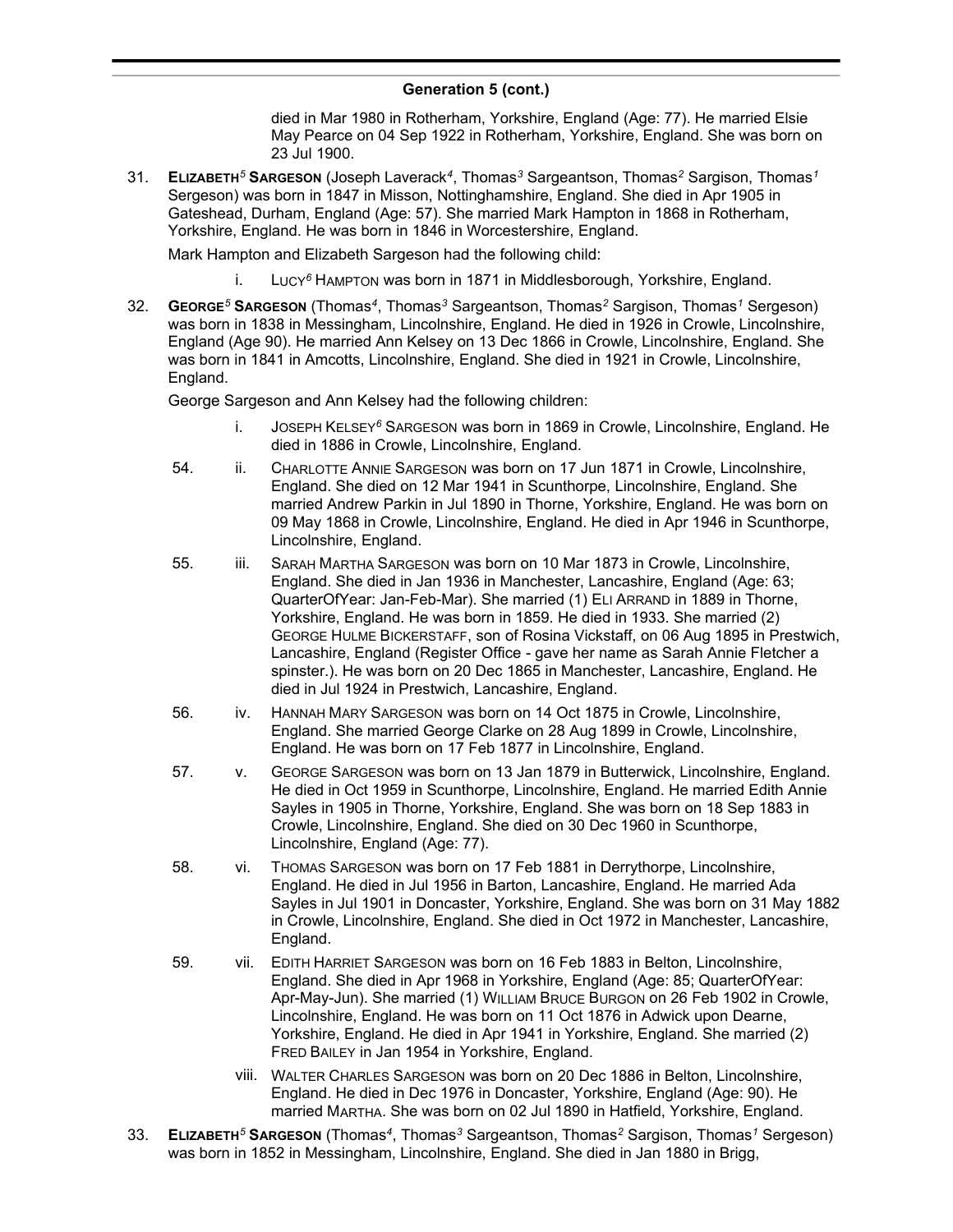#### **Generation 5 (cont.)**  $Covian, V(0, n)$

Lincolnshire, England (Age: 28). She married Charles Jackson in 1871 in Brigg, Lincolnshire, England. He was born in 1851 in Clifton, Nottinghamshire, England.

Charles Jackson and Elizabeth Sargeson had the following children:

- i. MARY ELIZABETH*<sup>6</sup>* JACKSON was born in 1872 in Brigg, Lincolnshire, England.
- ii. ELEANOR B JACKSON was born in 1877 in Messingham, Lincolnshire, England.
- 34. **JOHN***<sup>5</sup>* **SERGASON** (Thomas*<sup>4</sup>* Sargeson, Thomas*<sup>3</sup>* Sargeantson, Thomas*<sup>2</sup>* Sargison, Thomas*<sup>1</sup>* Sergeson) was born in 1856 in Messingham, Lincolnshire, England. He died on 27 Jul 1920 in Sheffield, Yorkshire, England. He married Sarah Lowth on 23 Aug 1885 in Derbyshire, England. She was born about 1858 in Carlton Scroop, Lincolnshire, England. She died in Jul 1953 in Sheffield, Yorkshire, England.

John Sergason and Sarah Lowth had the following children:

- i. MABEL ELIZABETH*<sup>6</sup>* SARGESON was born on 21 Aug 1888 in Sheffield, Yorkshire, England. She died on 11 Aug 1979 in Sheffield, Yorkshire, England (Castle Dyke Ringinglow Rd). She married Harry Unwin in Oct 1922 in Sheffield, Yorkshire, England. He was born on 13 Feb 1889.
- ii. MARIAN THORPE SARGESON was born in 1890 in Sheffield, Yorkshire, England.
- iii. JOHN BARWELL SARGESON was born in 1892 in Sheffield, Yorkshire, England. He died on 21 Jun 1952 in Sheffield, Yorkshire, England (135 Bolsover Rd). He married Nellie Ellison in 1923 in Sheffield, Yorkshire, England.
- 35. **JAMES***<sup>5</sup>* **SARGESON** (Thomas*<sup>4</sup>* , Thomas*<sup>3</sup>* Sargeantson, Thomas*<sup>2</sup>* Sargison, Thomas*<sup>1</sup>* Sergeson) was born in 1858 in Messingham, Lincolnshire, England. He died on 15 Dec 1934 in Burringham, Lincolnshire, England (Age76). He married Eliza Atkin in 1885 in Thorne, Yorkshire, England. She was born in 1867 in Messingham, Lincolnshire, England. She died on 07 Dec 1928 in Burringham, Lincolnshire, England (Age 61).

James Sargeson and Eliza Atkin had the following child:

- 60. i. DORA*<sup>6</sup>* SARGESON was born on 08 Dec 1899 in Gunness, Lincolnshire, England. She died on 22 Sep 1991 in Althorpe, Lincolnshire, England (Age 91). She married Henry Marsden in Dec 1922 in Brigg, Lincolnshire, England. He was born on 28 Jul 1893.
- 36. **ALFRED***<sup>5</sup>* **SARGISON** (Amos*<sup>4</sup>* Sargisson, William*<sup>3</sup>* , Thomas*<sup>2</sup>* , Thomas*<sup>1</sup>* Sergeson) was born on 23 Apr 1865 in Barton-Upon-Humber, Lincolnshire, England. He died on 24 Feb 1939 in Grimsby, Lincolnshire, England (76 Chapman St). He married Lilley Sophie Walker on 02 Jun 1890 in Wrawby, Lincolnshire, England. She was born on 10 Aug 1872 in Bonby, Lincolnshire, England.

Alfred Sargison and Lilley Sophie Walker had the following children:

- i. MARY FLORENCE*<sup>6</sup>* SARGISON was born in 1891 in Barnetby le Wold, Lincolnshire, England. She died on 03 Apr 1924 in Grimsby, Lincolnshire, England (Age: 33). She married Charles Walker in Jul 1915 in Grimsby, Lincolnshire, England.
- ii. WILLIAM WALKER SARGISON was born in 1893 in Grimsby, Lincolnshire, England. He died on 02 Oct 1917 in Grimsby, Lincolnshire, England (Age: 23).
- iii. LOUISA JANE SARGISON was born in 1900 in Grimsby, Lincolnshire, England. She died in Oct 1904 in Grimsby, Lincolnshire, England (Age: 4).
- 37. **JOHN THOMAS***<sup>5</sup>* **SARGISON** (Amos*<sup>4</sup>* Sargisson, William*<sup>3</sup>* , Thomas*<sup>2</sup>* , Thomas*<sup>1</sup>* Sergeson) was born in 1855 in Barton-Upon-Humber, Lincolnshire, England. He died in 1910 in Nottingham, Nottinghamshire, England (Age 54). He married Alice Pickersley Cook, daughter of Hannah Cook, on 19 May 1874 in Hibaldstow, Lincolnshire, England. She was born in 1852 in Hibaldstow, Lincolnshire, England. She died in Mar 1922 in Nottingham, Nottinghamshire, England (Age: 69).

John Thomas Sargison and Alice Pickersley Cook had the following children:

i. MARY ELIZABETH*<sup>6</sup>* SARGISON was born on 13 Sep 1874 in Hibaldstow, Lincolnshire, England (birth registered in 1875?). She died in Sep 1962 in Nottingham, Nottinghamshire, England (Age: 87). She married George Henry Dunsmore in 1897 in Nottingham, Nottinghamshire, England. He was born in 1877 in Nottingham, Nottinghamshire, England. He died in Apr 1909 in Nottingham, Nottinghamshire,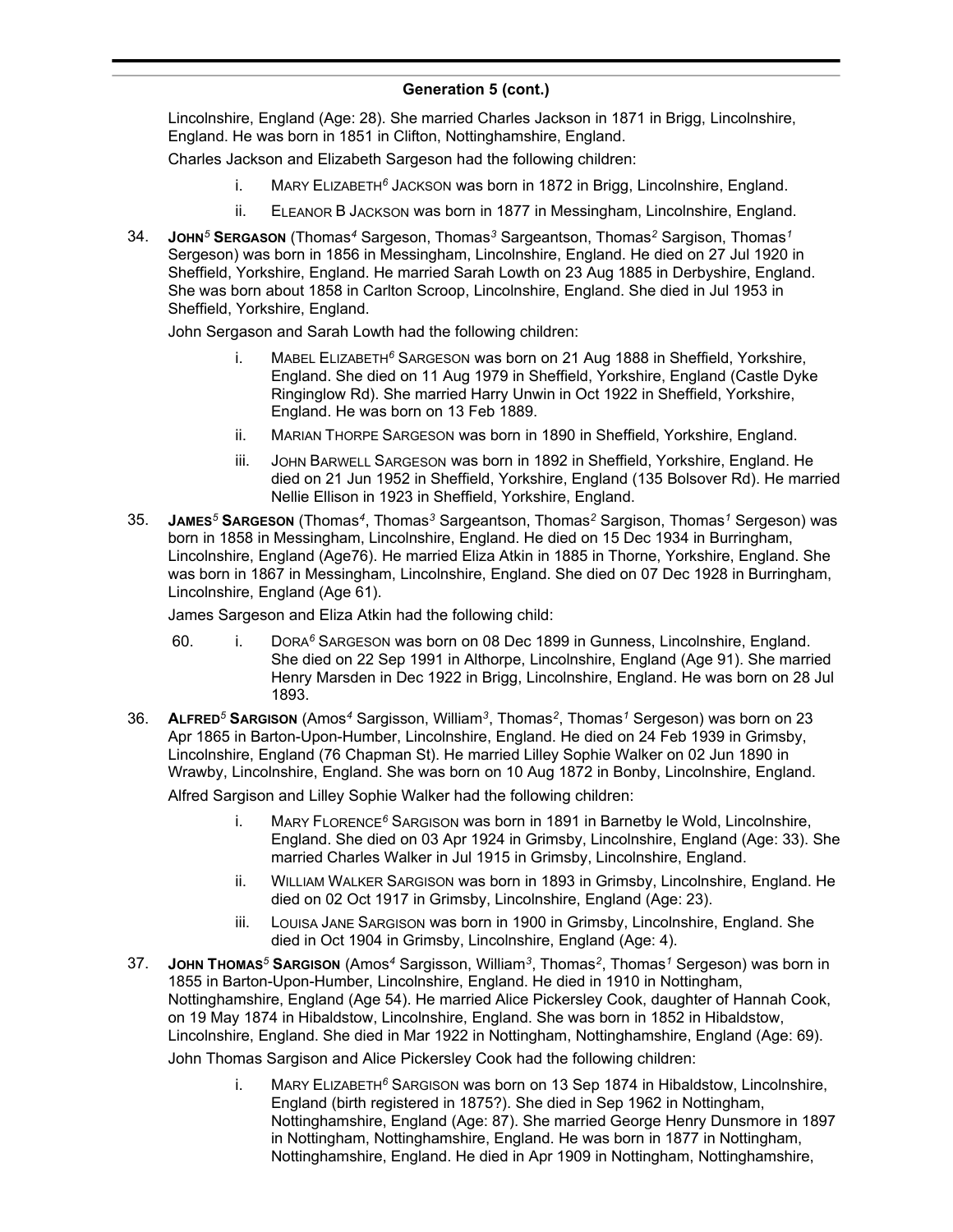England (Age: 31).

- 61. ii. PERCY JOHN SARGISON was born on 27 Sep 1876 in Brigg, Lincolnshire, England. He died on 22 Sep 1952 in Newark, Northamptonshire, England (Kneesall Vicarage; Age 75). He married Lucy Ann Ragsdale in 1898 in Nottinghamshire, England (Basford). She was born on 27 Apr 1878 in Radford, Nottinghamshire, England. She died on 05 Mar 1951 in Carrington, Nottinghamshire, England (St John Vicarage; Age: 72).
	- iii. HARRY WILLIAM SARGISON was born on 11 Jan 1879 in Brigg, Lincolnshire, England. He died on 19 Feb 1948 in Nottinghamshire, England (Age 68). He married (1) LILY BRADLEY in 1905 in Nottingham, Nottinghamshire, England. She was born in 1878 in Nottingham, Nottinghamshire, England. She died on 12 May 1907 in Nottingham, Nottinghamshire, England. He married (2) CRESSIE EMILY HOWARD in Sep 1920 in Nottingham, Nottinghamshire, England. She was born on 23 Apr 1897 in Nottinghamshire, England (Basford). She died on 27 Jul 1948 in Nottingham, Nottinghamshire, England (134 Harrow Rd Wollaton Park; Age: 51).
	- iv. MARGARET ALICE SARGISON was born on 05 Apr 1881 in Grantham, Lincolnshire, England. She died on 13 May 1957 in Nottingham, Nottinghamshire, England (29 Crossman St, Sherwood). She married George Emmanuel Bellamy in Jul 1901 in Nottingham, Nottinghamshire, England. He was born about 1879 in Pinxton, Derbyshire, England. He died on 04 Aug 1922 in Nottingham, Nottinghamshire, England (118 Hucknall Rd and a painter).
	- v. KATE SARGISON was born in 1882 in Grantham, Lincolnshire, England. She married John Arthur Shaw in Jan 1907 in Nottingham, Nottinghamshire, England.
	- vi. ADA SARGISON was born on 09 Jul 1884 in Grantham, Lincolnshire, England. She died on 04 Jun 1971 in Nottingham, Nottinghamshire, England (Age: 86). She married Harry Musson on 03 Jun 1915 in Nottingham, Nottinghamshire, England (Hyson Green). He was born in 1886 in Woodborough, Nottinghamshire, England. He died on 22 Nov 1946 in Nottingham, Nottinghamshire, England.
	- vii. GERTRUDE MAY SARGISON was born on 20 May 1892 in Lincolnshire, England. She died on 11 Jan 1963 in Nottingham, Nottinghamshire, England.
- 38. **WILLIAM***<sup>5</sup>* **SARGISON** (Amos*<sup>4</sup>* Sargisson, William*<sup>3</sup>* , Thomas*<sup>2</sup>* , Thomas*<sup>1</sup>* Sergeson) was born in 1857 in Barton-Upon-Humber, Lincolnshire, England. He died on 15 Nov 1932 in Grantham, Lincolnshire, England (Age 75, 6 Norton St). He married Susan Burton in 1883 in Grantham, Lincolnshire, England. She was born on 08 May 1860 in Old Somerby, Lincolnshire, England. She died in Oct 1947 in Fakenham, Norfolk, England.

William Sargison and Susan Burton had the following children:

- 62. i. JOHN WILLIAM*<sup>6</sup>* SARGISSON was born on 26 Jun 1884 in Grantham, Lincolnshire, England. He died on 18 May 1971 in Balderton, Nottinghamshire, England (42 Main St). He married Lucy Annie Swain in 1911 in Newark-on-Trent, Nottinghamshire, England. She was born on 22 Jun 1890 in Newark-on-Trent, Nottinghamshire, England. She died in Apr 1971 in Newark-on-Trent, Nottinghamshire, England.
	- ii. CATHERINE MARY SARGISON was born in 1887 in Grantham, Lincolnshire, England. She married Leonard G Simpson in Oct 1912 in Grantham, Lincolnshire, England.
- 63. iii. ERNEST HENRY SARGISSON was born on 19 Jul 1891 in Grantham, Lincolnshire, England. He died in Dec 1964 in Coventry, Warwickshire, England (Age: 73). He married Cassie Berry in Apr 1915 in Foleshill, Warwickshire, England. She was born on 10 Jun 1894 in Coventry, Warwickshire, England. She died on 30 Jul 1968 in Coventry, Warwickshire, England (145 George St Age: 73).
- 64. iv. THOMAS ARTHUR SARGISSON was born on 14 May 1893 in Grantham, Lincolnshire, England. He died in Jun 1974 in Newark-on-Trent, Nottinghamshire, England (Age: 81). He married Fanny Elizabeth Atkin in Jun 1917 in Newark-on-Trent, Nottinghamshire, England. She was born on 23 Jan 1896 in Norwell, Nottinghamshire, England. She died on 20 Nov 1957 in Newark-on-Trent, Nottinghamshire, England.
- 65. v. PERCY SARGISSON was born on 20 Dec 1895 in Grantham, Lincolnshire, England.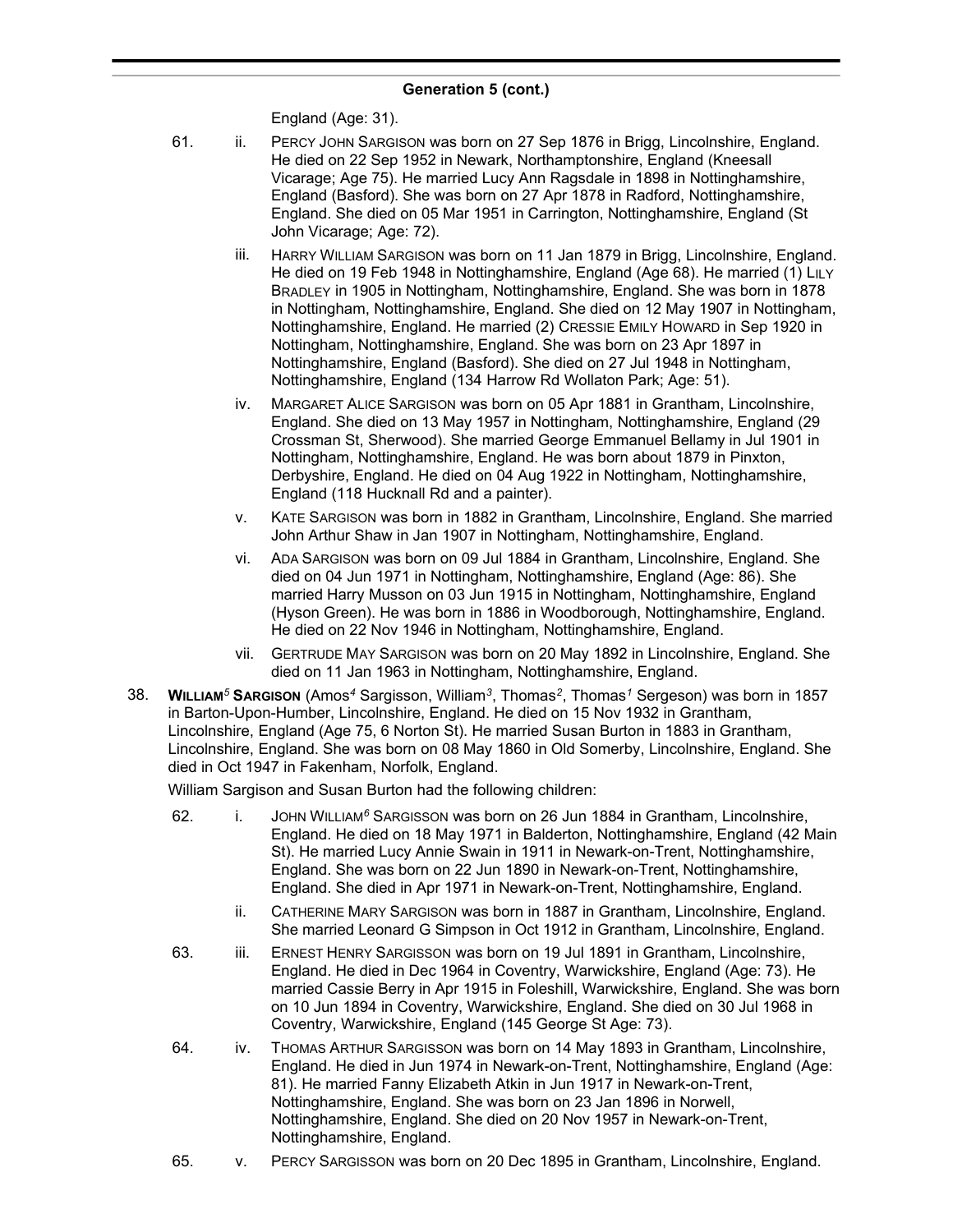He died in Jan 1980 in Leicestershire, England. He married (1) KATHLEEN CLARKE in 1949 in Leicester, Leicestershire, England. She was born on 18 Feb 1897. She died in 1971 in Leicester, Leicestershire, England. He married (2) EMMA M HILL in 1919 in Leicester, Leicestershire, England. She was born on 08 Nov 1897 in Leicester, Leicestershire, England. She died in 1948 in Leicester, Leicestershire, England.

- vi. SIDNEY SARGISSON was born on 18 Aug 1897 in Grantham, Lincolnshire, England. He died in Jun 1991 in Grantham, Lincolnshire, England (Age: 93). He married (1) FANNY CALLADINE in Apr 1954 in Grantham, Lincolnshire, England. She was born in 1902. She died in 1971 in Grantham, Lincolnshire, England. He married (2) ELSIE A BARTLETT in Jun 1925 in Grantham, Lincolnshire, England. She was born on 13 Oct 1892. She died on 03 Mar 1950 in Grantham, Lincolnshire, England (Age: 58).
- vii. ALICE MAY SARGISON was born in 1901 in Grantham, Lincolnshire, England.
- 39. **ELIZABETH CLAYTON***<sup>5</sup>* **SARGISON** (Amos*<sup>4</sup>* Sargisson, William*<sup>3</sup>* , Thomas*<sup>2</sup>* , Thomas*<sup>1</sup>* Sergeson) was born on 25 Oct 1860 in Caistor, Lincolnshire, England. She died in 1942 in Barton-Upon-Humber, Lincolnshire, England (Age: 81). She married William James Hare in 1898 in Barton-Upon-Humber, Lincolnshire, England. He was born in 1865 in Barton-Upon-Humber, Lincolnshire, England. He died in Apr 1950 in Scunthorpe, Lincolnshire, England (Age: 84; QuarterOfYear: Apr-May-Jun).

William James Hare and Elizabeth Clayton Sargison had the following children:

- 66. i. EMILY CLAYTON*<sup>6</sup>* SARGESON was born on 06 Dec 1879 in Barton-Upon-Humber, Lincolnshire, England. She died in Jan 1960 in Portsmouth, Hampshire, England (Age: 80; QuarterOfYear: Jan-Feb-Mar). She married Telford Robert Anthony on 27 Apr 1901 in Portsea, Hampshire, England. He was born on 23 Dec 1882.
- 67. ii. EDITH ANNIE CLAYTON SARGESON was born in 1883 in Barton-Upon-Humber, Lincolnshire, England. She married George William Newbown on 23 Jun 1907 in Barton-Upon-Humber, Lincolnshire, England. He was born in 1886 in Barton-Upon-Humber, Lincolnshire, England.
	- iii. WILLIAM R SARGESON was born in 1887 in Barton-Upon-Humber, Lincolnshire, England.
- 40. **JOSEPH WILLIAM***<sup>5</sup>* **SARGISON** (Amos*<sup>4</sup>* Sargisson, William*<sup>3</sup>* , Thomas*<sup>2</sup>* , Thomas*<sup>1</sup>* Sergeson) was born on 25 Jun 1868 in Barton-Upon-Humber, Lincolnshire, England. He died in Mar 1929 in Westbourne, Sussex, England (Age: 60). He married Caroline Amelia Newton, daughter of William Newton and Ellen Kidney, on 09 Sep 1891 in Portsea Island, Hampshire, England (St John the Evangelist RC Church). She was born on 17 Jul 1875 in Sligo, Ireland (Inniscrone). She died in Jul 1926 in Portsmouth, Hampshire, England.

Joseph William Sargison and Caroline Amelia Newton had the following children:

- 68. i. CAROLINE MAY*<sup>6</sup>* SARGISON was born on 04 May 1892 in Portsea Island, Hampshire, England. She died in Oct 1964 in Portsmouth, Hampshire, England. She married (1) ARTHUR M COOPER, son of Margaret Lilly Cooper, in Jul 1913 in Portsmouth, Hampshire, England. He was born on 15 Oct 1885 in Southwold, Suffolk, England. He died on 21 Jan 1915 in Berlin, Berlin, Germany (Died in the military hospital). She married (2) WILLIAM PRINCE in Oct 1918 in Portsmouth, Hampshire, England.
	- ii. EMILY ELIZABETH SARGISON was born on 03 Feb 1894 in Brigg, Lincolnshire, England. She died on 10 Nov 1982 in Bawtry, Yorkshire, England. She married Thomas W Farminer in Apr 1914 in Doncaster, Yorkshire, England. He was born on 09 Jan 1883. He died on 29 Sep 1953 in Bawtry, Yorkshire, England.
- 69. iii. FRANK WILLIAM SARGISON was born on 02 Apr 1897 in Portsea Island, Hampshire, England. He died in Oct 1957 in Brighton, Sussex, England. He married ALICE MARY SCRASE. She was born on 22 Jan 1889 in Brighton, Sussex, England. She died in Oct 1967 in Brighton, Sussex, England.
- 41. **EMMA SUSSANAH***<sup>5</sup>* **SARGISON** (John*<sup>4</sup>* , William*<sup>3</sup>* , Thomas*<sup>2</sup>* , Thomas*<sup>1</sup>* Sergeson) was born in 1857 in Winteringham, Lincolnshire, England. She died on 11 Jun 1901 in Reading, Berkshire, England (Age: 42). She married Aaron Tucker in 1875 in Newbury, Berkshire, England. He was born in 1854 in Aldbourne, Wiltshire, England.

Aaron Tucker and Emma Sussanah Sargison had the following children: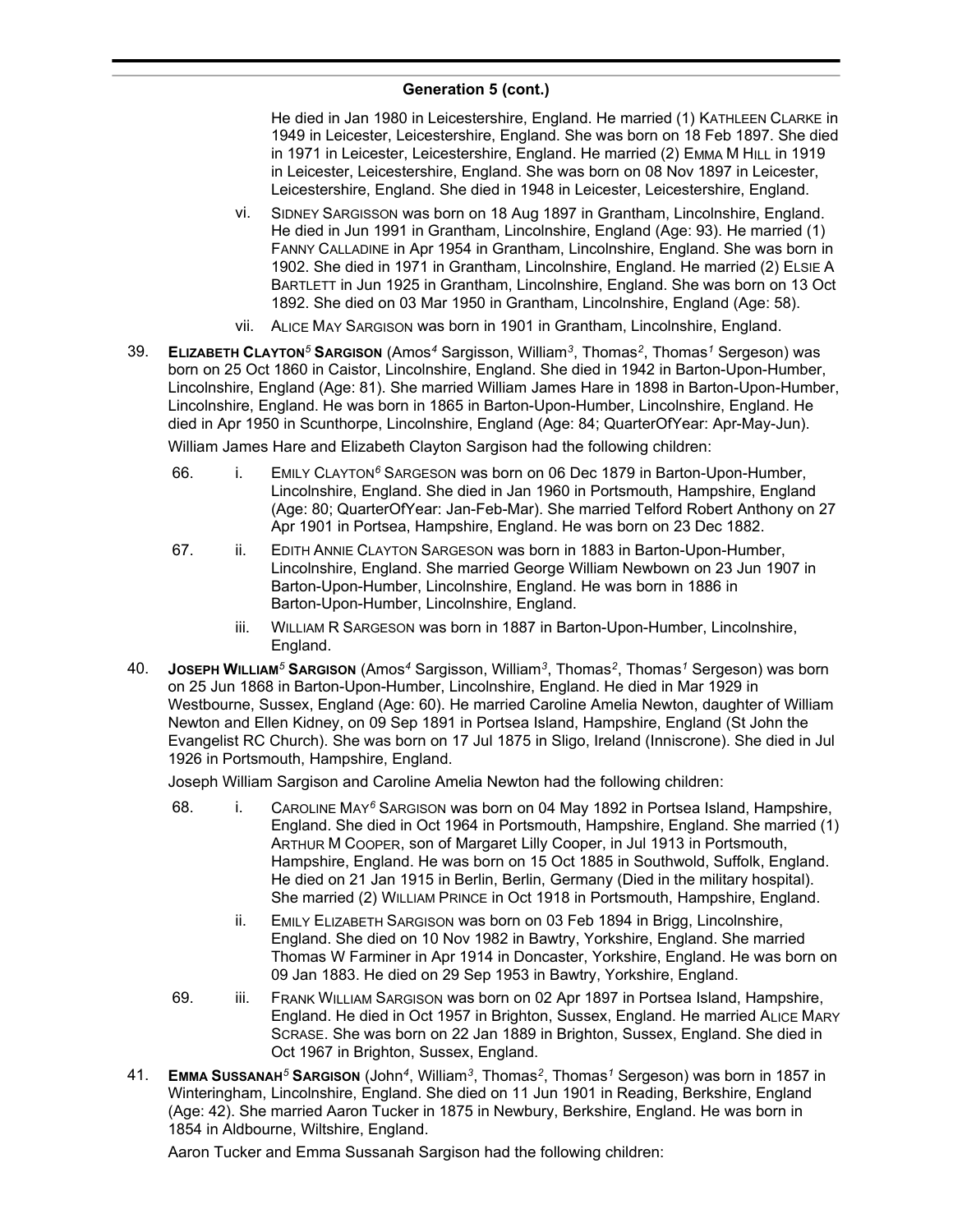- i. FREDERICK G.ANDREW*<sup>6</sup>* TUCKER was born in 1879 in Newbury, Berkshire, England.
- ii. JOHN EDNEY TUCKER was born in 1881 in Newbury, Berkshire, England.
- iii. CHARLES A TUCKER was born in 1883 in Newbury, Berkshire, England.
- iv. EMMA E E TUCKER was born in 1885 in Burghclere, Hampshire, England.
- v. CHARLOTTE A TUCKER was born in 1887 in Burghclere, Hampshire, England.
- vi. FRANK TUCKER was born in 1890 in Newbury, Berkshire, England.
- 42. **CATHERINE TELFOR***<sup>5</sup>* **SARGISON** (Andrew*<sup>4</sup>* , Joseph*<sup>3</sup>* , John*<sup>2</sup>* , Thomas*<sup>1</sup>* Sergeson) was born on 18 Jan 1859 in Montréal (Urban Agglomeration), Quebec, Canada. She died on 27 Apr 1930 in Sidney, British Columbia, Canada. She married William Jackson on 25 Apr 1883 in Victoria, British Columbia, Canada. He was born about 1860 in England. He died on 14 Feb 1923 in Victoria, British Columbia, Canada.

William Jackson and Catherine Telfor Sargison had the following children:

- 70. i. FLORENCE TELFER*<sup>6</sup>* JACKSON was born on 21 Aug 1883 in Victoria, British Columbia, Canada. She died on 11 Mar 1945 in Vancouver, British Columbia, Canada. She married James Stanley Jost, son of Richard K. Jost and Dora Jost, on 14 Sep 1904 in Victoria, British Columbia, Canada. He was born in 1881 in Canada. He died on 30 Jan 1963 in Coquitlam, British Columbia, Canada (Age: 81).
	- ii. ELLEN MEAD JACKSON was born in 1885 in British Columbia, Canada. She married Walter Burgess McNair on 27 Aug 1913 in Victoria, British Columbia, Canada.
	- iii. LILLIAN A JACKSON was born about 1888 in British Columbia, Canada.
	- iv. KATIE M JACKSON was born in 1889 in British Columbia, Canada.
- 43. **ALBERT GEORGE***<sup>5</sup>* **SARGISON** (Andrew*<sup>4</sup>* , Joseph*<sup>3</sup>* , John*<sup>2</sup>* , Thomas*<sup>1</sup>* Sergeson) was born about 1862 in Quebec, Canada. He died on 18 Nov 1929 in Victoria, British Columbia, Canada. He married Fanny Adele Euginie Jackson, daughter of Mark Jackson and Mary Jackson, on 15 Apr 1884 in Victoria, British Columbia, Canada. She was born in Jan 1861 in London, England. She died on 11 May 1930 in Vancouver, British Columbia, Canada.

Albert George Sargison and Fanny Adele Euginie Jackson had the following children:

- i. ALBERT EDWARD*<sup>6</sup>* SARGISON was born on 09 Jan 1885 in Victoria, British Columbia, Canada. He died on 23 Oct 1956 in San Francisco, California, USA. He married Alice M Sargison about 1918. She was born on 01 Oct 1889 in Torbay, Newfoundland and Labrador, Canada. She died on 28 Jan 1963 in Vancouver, British Columbia, Canada.
- 71. ii. HARRY BARNARD SARGISON was born on 22 Feb 1887 in Victoria, British Columbia, Canada. He died on 16 Aug 1977 in Nanaimo, British Columbia, Canada. He married Hilda Maude Sexsmith, daughter of Edward W Sexsmith and Lydia Clemens, on 21 May 1912 in Victoria, British Columbia, Canada. She was born on 07 Mar 1890 in Lambton, Ontario, Canada. She died on 14 Nov 1965 in Victoria, British Columbia, Canada.
	- iii. ETHEL MAUDE SARGISON was born on 16 Jan 1888 in British Columbia, Canada. She died on 17 Sep 1962 in Vancouver, British Columbia, Canada. She married (1) VICTOR WILLIAM JOHN CLARKE, son of Robert O Clarke and Margaret Mary Lane, on 05 Jul 1911 in Victoria, British Columbia, Canada (Soda creek, Cariboo - spouse known as John and his parents were Mr and Mrs R O Clarke). He was born on 29 Oct 1888 in Ireland. She married (2) THOMAS LAWRENCE HUTCHINGS, son of George William Hutchings and Alice Oakley, on 30 Jun 1924 in Victoria, British Columbia, Canada. He was born about 1888 in Manitoba, Canada. He died on 22 Oct 1969 in Vancouver, British Columbia, Canada.
	- iv. MILDRED CONSTANCE SARGISON was born on 10 May 1890 in Victoria, British Columbia, Canada. She died on 12 Jan 1943 in Vancouver, British Columbia, Canada. She married Ronald Alexander C Grant, son of Higginson F Grant and Lucy I Grant, on 21 Jun 1916 in Victoria, British Columbia, Canada. He was born on 06 Sep 1875 in Newport, Monmouthshire, Wales. He died on 28 Sep 1934 in Victoria, British Columbia, Canada.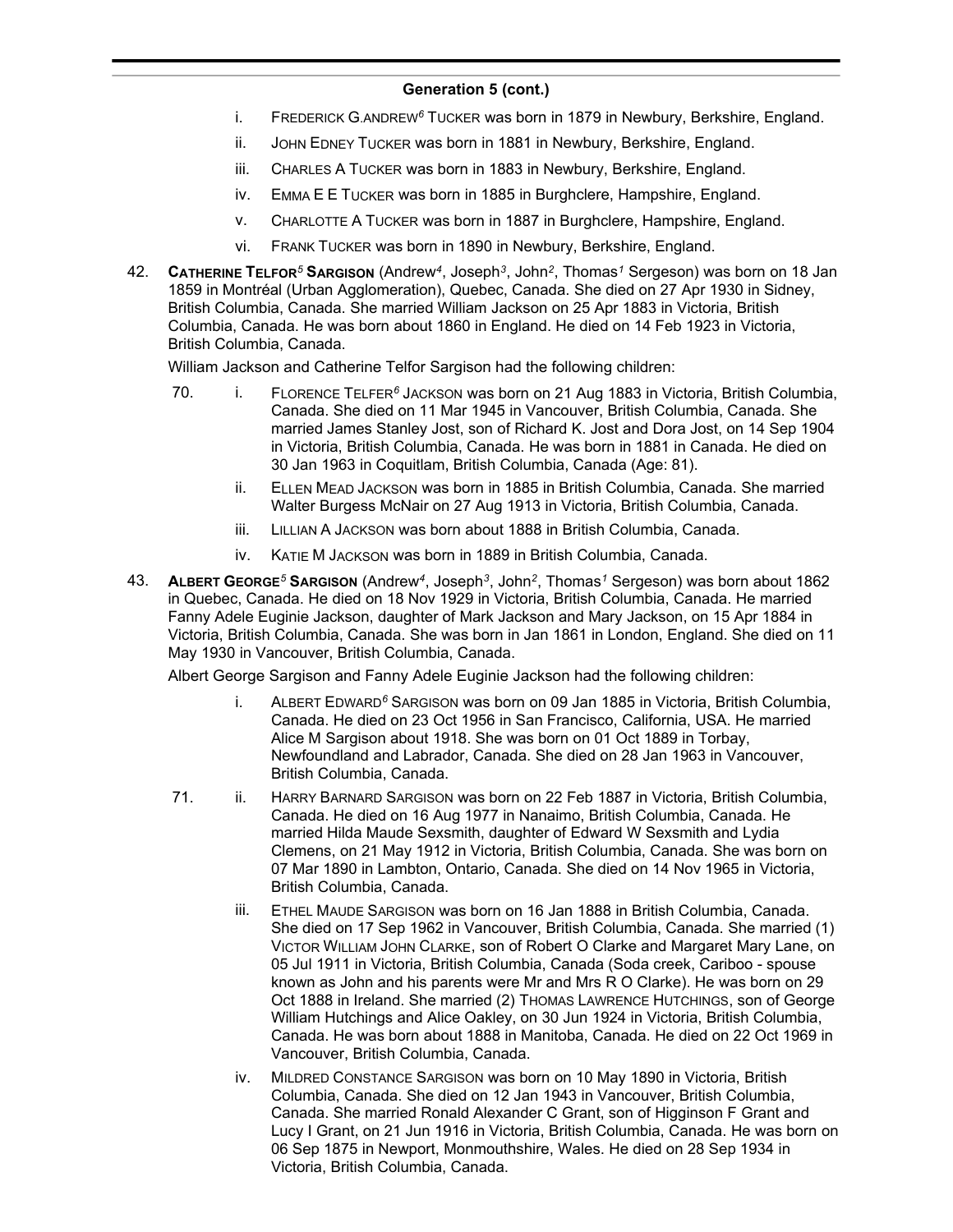- v. REGINALD SARGISON was born on 08 May 1892 in Ontario, Canada. He died on 17 Aug 1965 in San Francisco, California, USA. He married (1) AGNES JUNE CROFT on 12 Aug 1913 in Vancouver, British Columbia, Canada. He married (2) BEATRICE HAMMOND. She was born on 16 Jan 1899 in California, USA. She died on 25 Jul 1959 in San Francisco, California, USA (Age: 60).
- vi. GEORGE STANLEY SARGISON was born on 04 Oct 1895 in Victoria, British Columbia, Canada. He died on 23 Nov 1918 in Victoria, British Columbia, Canada.
- 44. **EDWARD KEMP***<sup>5</sup>* **SARGISON** (Andrew*<sup>4</sup>* , Joseph*<sup>3</sup>* , John*<sup>2</sup>* , Thomas*<sup>1</sup>* Sergeson) was born on 14 Feb 1868 in Quebec, Canada. He died on 04 Oct 1938 in Seattle, King, Washington, USA. He married (1) **DAISY CLAIRE MEEK** on 06 Aug 1888 in King, Washington, USA. She was born about 1872. He married (2) **MARGARET ELIZABETH REYNOLDS** on 17 Jan 1903 in Dawson, Yukon, Canada. She was born about 1872 in Kentucky, USA.

Edward Kemp Sargison and Daisy Claire Meek had the following children:

- i. BESSIE MAY*<sup>6</sup>* SARGISON was born on 23 Feb 1889 in Seattle, King, Washington, USA. She died on 05 Jun 1979 in King, Washington, USA (Age: 90). She married (1) J MCD. HEADRICK, son of Achilles Leroy Headrick and Margaret Headrick, on 15 Dec 1917 in Seattle, King, Washington, USA. He was born on 27 Feb 1894 in Oregon, USA. He died in 1920 in USA. She married (2) FRANK H BURKE on 14 Apr 1924 in Tacoma, Pierce, Washington, USA. He was born in Michigan, USA.
- 72. ii. MYRTLE BARNARD SARGISON was born on 10 Nov 1890 in Seattle, King, Washington, USA. She died on 25 May 1973 in Vancouver, British Columbia, Canada. She married Arthur Douglas Macfarlane, son of James Macfarlane and Caroline Maria McNeice, on 03 Sep 1913 in Victoria, British Columbia, Canada. He was born on 17 Dec 1882 in Ontario, Canada. He died on 28 May 1968 in Victoria, British Columbia, Canada.
- 45. **ELLEN FRANCES***<sup>5</sup>* **SARGISON** (Andrew*<sup>4</sup>* , Joseph*<sup>3</sup>* , John*<sup>2</sup>* , Thomas*<sup>1</sup>* Sergeson) was born in 1870 in Quebec, Canada. She died on 15 Sep 1941 in Seattle, King, Washington, USA. She married Henry Carlyon Edwards, son of Richard Edward and Mary J Edward, on 28 Mar 1890 in Victoria, British Columbia, Canada. He was born in Jan 1870 in Liskeard, Cornwall, England. He died on 07 Jul 1934 in Victoria, British Columbia, Canada.

Henry Carlyon Edwards and Ellen Frances Sargison had the following children:

- i. WILLIAM F *<sup>6</sup>* EDWARDS was born about 1891 in British Columbia, Canada. He died on 03 Jan 1978 in Edmonds, Snohomish, Washington, USA (Age: 87). He married ELLA R FAGNANT.
- ii. HENRY GARNET EDWARDS was born on 16 Nov 1893 in Victoria, British Columbia, Canada.
- iii. RICHARD C EDWARDS was born about 1895 in Canada. He died on 10 Nov 1940 in Seattle, King, Washington, USA.
- iv. GERALD CARLYON EDWARDS was born on 30 May 1900 in Victoria, British Columbia, Canada. He died on 11 Feb 1948 in Seattle, King, Washington, USA. He married RUTH EDWARDS.
- 46. **ARTHUR WILLIAM***<sup>5</sup>* **DARLEY** (Eliza*<sup>4</sup>* Serjeantson, George*<sup>3</sup>* Serjeantson, John*<sup>2</sup>* Sargison, Thomas*<sup>1</sup>* Sergeson) was born on 14 Oct 1862 in Snaith, Yorkshire, England. He died in 1945 in Goole, Yorkshire, England. He married Margaret A Foggin in Sep 1945 in York, Yorkshire, England. She was born about 1869 in Alston, Cumberland, England. She died in Jun 1938 in Goole, Yorkshire, England (Age: 69).

Arthur William Darley and Margaret A Foggin had the following children:

- i. JOHN JOSEPH*<sup>6</sup>* DARLEY was born in 1895 in Snaith, Yorkshire, England.
- ii. OLIVE BEATRICE DARLEY was born about 1897 in Snaith, Yorkshire, England. She died in 1990 in Doncaster, Yorkshire, England. She married Charles A Minty in 1922 in Goole, Yorkshire, England. He died in 1982 in Doncaster, Yorkshire, England.
- iii. PHYLLIS DARLEY was born on 05 May 1901 in Snaith, Yorkshire, England. She died in 1980 in Goole, Yorkshire, England.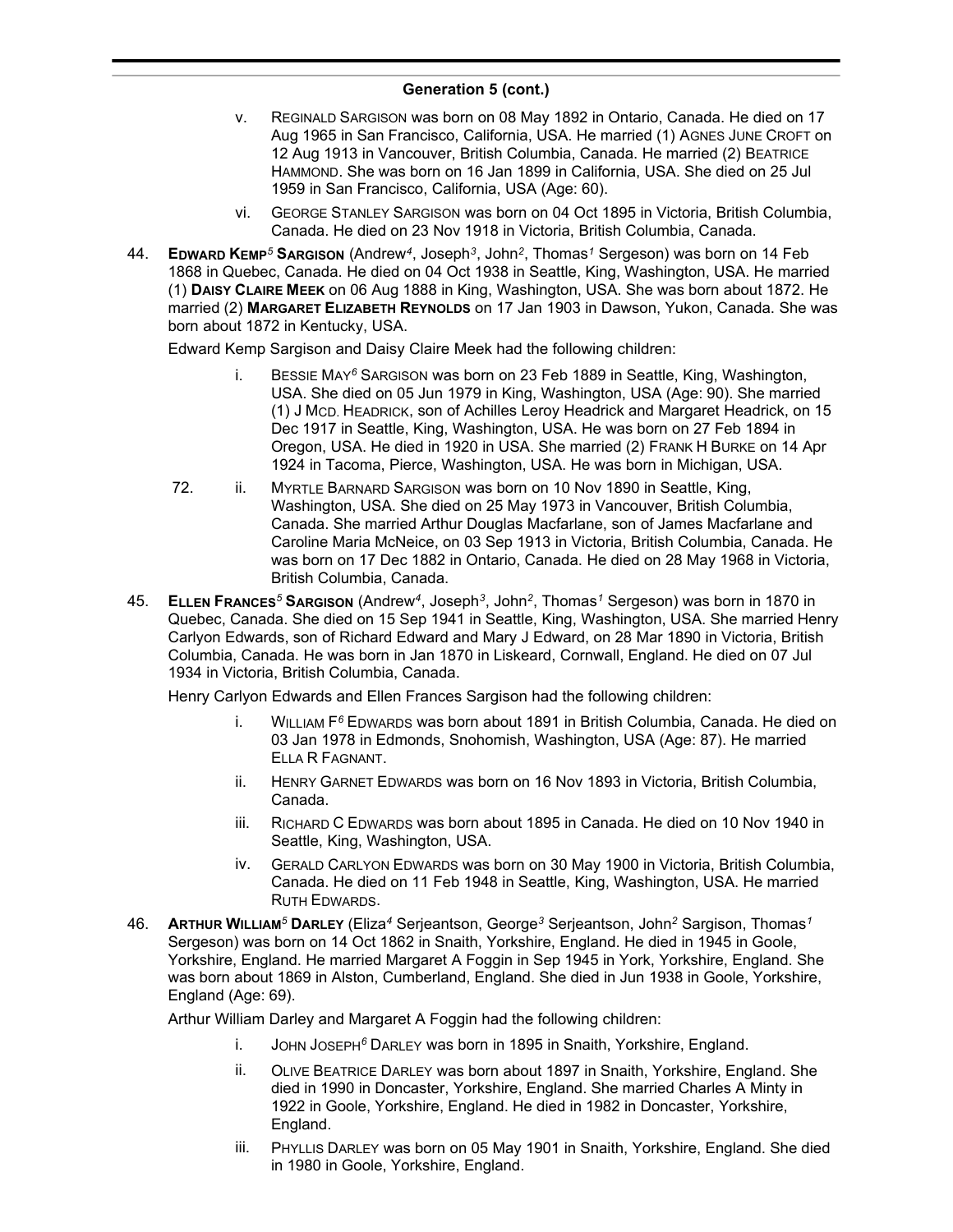47. **ALBERT HENRY***<sup>5</sup>* **SERGISON** (Thomas*<sup>4</sup>* , Thomas*<sup>3</sup>* , Joseph*<sup>2</sup>* , Thomas*<sup>1</sup>* Sergeson) was born on 17 Jul 1911 in Holme-on-Spalding-Moor, Yorkshire, England. He died on 16 Sep 1995 in Holme-on-Spalding-Moor, Yorkshire, England. He married Mildred Finch, daughter of Henry Finch and Edith Winter, about Nov 1941 in Howden, Yorkshire, England. She was born on 23 Aug 1919 in Howden, Yorkshire, England. She died on 18 Apr 1988 in York, Yorkshire, England.

Albert Henry Sergison and Mildred Finch had the following child:

i. ANGELA*<sup>6</sup>* SERGISON was born in Sep 1947 in York, Yorkshire, England. She married Harry Towse in 1972 in Howden, Yorkshire, England.

### **Generation 6**

48. **JOHN T** *<sup>6</sup>* **SARGESON** (Joseph Laverick*<sup>5</sup>* Sargison, Joseph Laverack*<sup>4</sup>* , Thomas*<sup>3</sup>* Sargeantson, Thomas*<sup>2</sup>* Sargison, Thomas*<sup>1</sup>* Sergeson) was born on 31 Aug 1884 in Rotherham, Yorkshire, England. He died in Apr 1954 in Rotherham, Yorkshire, England. He married Eliza Hayes in 1907 in Rotherham, Yorkshire, England. She was born on 03 Oct 1886 in Rotherham, Yorkshire, England.

John T Sargeson and Eliza Hayes had the following children:

- i. JOSEPH LAVERICK*<sup>7</sup>* SARGESON was born in 1908 in Rotherham, Yorkshire, England (Q3). He died in Jul 1925 in Rotherham, Yorkshire, England (Age: 17; QuarterOfYear: Jul-Aug-Sep).
- ii. CLARICE E SARGESON was born in 1911 in Rotherham, Yorkshire, England. She died in Oct 1911 in Rotherham, Yorkshire, England.
- iii. DOROTHY SARGESON was born in 1914 in Rotherham, Yorkshire, England.
- iv. ELSIE SARGESON was born on 18 May 1915 in Rotherham, Yorkshire, England. She died on 08 Jul 1984 in Rotherham, Yorkshire, England (Bradgate ). She married Norman Davies in Jul 1934 in Rotherham, Yorkshire, England (QuarterOfYear: Jul-Aug-Sep). He was born on 06 Jul 1912.
- v. JOHN T SARGESON was born on 15 Dec 1919 in Rotherham, Yorkshire, England. He died on 08 Mar 2006 in Rotherham, Yorkshire, England (Age: 87).
- vi. NORMAN SARGESON was born on 10 Aug 1921 in Rotherham, Yorkshire, England. He died in Apr 2001 in Rotherham, Yorkshire, England.
- vii. JOYCE E SARGESON was born in 1926 in Rotherham, Yorkshire, England. She married James W Thompson in Jul 1946 in Rotherham, Yorkshire, England (QuarterOfYear: Jul-Aug-Sep).
- 49. **JAMES ERNEST***<sup>6</sup>* **SARGESON** (Joseph Laverick*<sup>5</sup>* Sargison, Joseph Laverack*<sup>4</sup>* , Thomas*<sup>3</sup>* Sargeantson, Thomas*<sup>2</sup>* Sargison, Thomas*<sup>1</sup>* Sergeson) was born on 14 Sep 1890 in Rotherham, Yorkshire, England. He died in Oct 1971 in Sheffield, Yorkshire, England (Age: 81; QuarterOfYear: Oct-Nov-Dec). He married Emily Gleadhall on 22 May 1915 in Attercliffe, Yorkshire, England. She was born on 12 Feb 1895 in Sheffield, Yorkshire, England. She died in Apr 1976 in Sheffield, Yorkshire, England (Age: 81; QuarterOfYear: Apr-May-Jun).

James Ernest Sargeson and Emily Gleadhall had the following child:

- i. JAMES E*<sup>7</sup>* SARGESON was born in 1919 in Sheffield, Yorkshire, England. He died in Apr 1920 in Sheffield, Yorkshire, England (Age: 0; QuarterOfYear: Apr-May-Jun).
- 50. **ADA E***<sup>6</sup>* **SARGESON** (Joseph Laverick*<sup>5</sup>* Sargison, Joseph Laverack*<sup>4</sup>* , Thomas*<sup>3</sup>* Sargeantson, Thomas*<sup>2</sup>* Sargison, Thomas*<sup>1</sup>* Sergeson) was born on 27 Jul 1892 in Rotherham, Yorkshire, England. She married (1) **FRANK STRUTT** in 1908 in Rotherham, Yorkshire, England. He was born in 1884 in Sheffield, Yorkshire, England. She married (2) **TOM GOSLING** in Jan 1921 in Sheffield, Yorkshire, England (QuarterOfYear: Jan-Feb-Mar). He was born on 25 Jan 1878.

Frank Strutt and Ada E Sargeson had the following children:

- i. IDA*<sup>7</sup>* STRUTT was born in 1909 in Rotherham, Yorkshire, England.
- ii. HETTY STRUTT was born in 1913.

Tom Gosling and Ada E Sargeson had the following child:

i. MARGUERITE*<sup>7</sup>* GOSLING was born on 20 Feb 1926.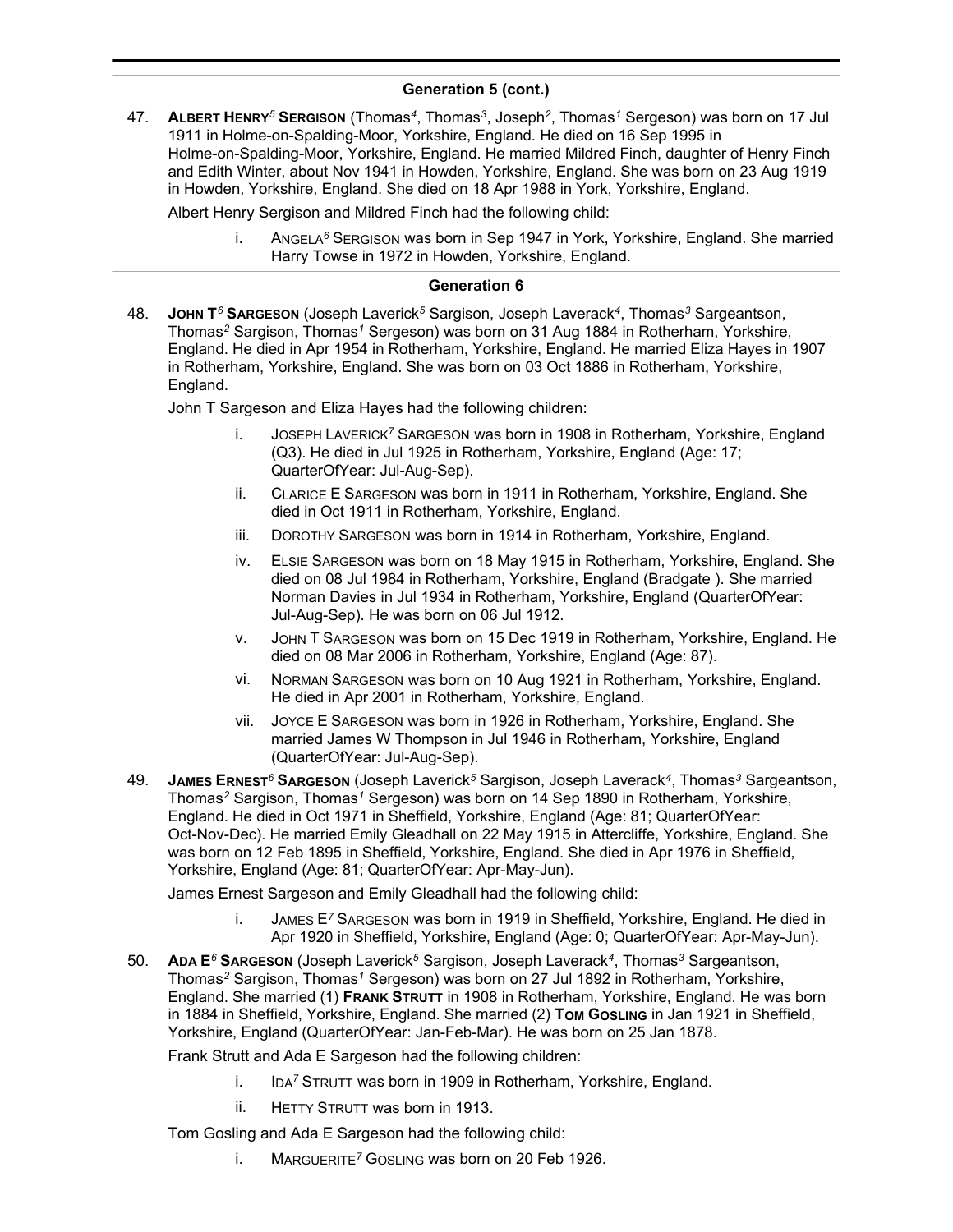51. **ELSIE MAY***<sup>6</sup>* **SARGESON** (Joseph Laverick*<sup>5</sup>* Sargison, Joseph Laverack*<sup>4</sup>* , Thomas*<sup>3</sup>* Sargeantson, Thomas*<sup>2</sup>* Sargison, Thomas*<sup>1</sup>* Sergeson) was born on 11 May 1898 in Rotherham, Yorkshire, England. She died in Jan 1975 in Rotherham, Yorkshire, England (Age: 76; QuarterOfYear: Jan-Feb-Mar). She married Arnold Bray in Oct 1920 in Sheffield, Yorkshire, England (QuarterOfYear: Oct-Nov-Dec). He was born on 13 May 1894.

Arnold Bray and Elsie May Sargeson had the following child:

- i. PHILLP*<sup>7</sup>* BRAY was born on 14 Jun 1929.
- 52. **DOUGLAS HECTOR***<sup>6</sup>* **SARGESON** (Thomas*<sup>5</sup>* , Joseph Laverack*<sup>4</sup>* , Thomas*<sup>3</sup>* Sargeantson, Thomas*<sup>2</sup>* Sargison, Thomas*<sup>1</sup>* Sergeson) was born on 07 Jul 1897 in Rotherham, Yorkshire, England. He died in Dec 1967 in Rotherham, Yorkshire, England (Age: 70). He married (1) **ETHEL TUXFORD** in Apr 1920 in Rotherham, Yorkshire, England (QuarterOfYear: Apr-May-Jun). She was born in 1896 in Rotherham, Yorkshire, England. She died in 1921 in Rotherham, Yorkshire, England. He married (2) **WINIFRED ATHEY**, daughter of Allan Athey and Mary Elizabeth Athey, in 1938 in Rotherham, Yorkshire, England. She was born on 19 Aug 1905 in Rotherham, Yorkshire, England. She died in Jun 1992 in Rotherham, Yorkshire, England (Age: 86).

Douglas Hector Sargeson and Winifred Athey had the following children:

- i. LESLIE*<sup>7</sup>* SARGESON was born in 1938 in Rotherham, Yorkshire, England. He died on 17 Feb 2012.
- ii. ETHELWYN SARGESON was born in 1939 in Rotherham, Yorkshire, England.
- iii. PAULINE SARGESON was born in 1942 in Rotherham, Yorkshire, England. She married Alan W Haywood in Oct 1961 in Rotherham, Yorkshire, England (QuarterOfYear: Oct-Nov-Dec). He was born in Jan 1940 in Rotherham, Yorkshire, England (QuarterOfYear: Jan-Feb-Mar).
- 53. **VICTOR PERCY***<sup>6</sup>* **SARGESON** (Thomas*<sup>5</sup>* , Joseph Laverack*<sup>4</sup>* , Thomas*<sup>3</sup>* Sargeantson, Thomas*<sup>2</sup>* Sargison, Thomas*<sup>1</sup>* Sergeson) was born in 1903 in Rotherham, Yorkshire, England. He died in Mar 1980 in Rotherham, Yorkshire, England (Age: 77). He married Elsie May Pearce on 04 Sep 1922 in Rotherham, Yorkshire, England. She was born on 23 Jul 1900.

Victor Percy Sargeson and Elsie May Pearce had the following children:

- i. HILDA E*<sup>7</sup>* PEARCE was born on 19 Jun 1922 in Rotherham, Yorkshire, England. She died in May 2006 in Rotherham, Yorkshire, England (Age: 84). She married Harry Neal in 1940 in Rotherham, Yorkshire, England.
- ii. NORMAN VICTOR SARGESON was born on 23 Sep 1923 in Rotherham, Yorkshire, England. He died in Apr 2000 in Rotherham, Yorkshire, England (Age: 76). He married Dorothy Jacques in Oct 1945 in Yorkshire, England (QuarterOfYear: Oct-Nov-Dec).
- iii. DOUGLAS SARGESON was born on 18 Jun 1928 in Rotherham, Yorkshire, England. He died on 12 Mar 2016 in Rotherham, Yorkshire, England (Age: 88). He married Patricia Swift in Oct 1952 in Rotherham, Yorkshire, England (QuarterOfYear: Oct-Nov-Dec).
- iv. DAVID ERIC SARGESON was born in 1932 in Rotherham, Yorkshire, England. He died on 31 Mar 2010 in Rotherham, Yorkshire, England (Age: 78). He married Kathleen Andrews in Apr 1951 in Rotherham, Yorkshire, England (QuarterOfYear: Apr-May-Jun).
- v. PETER SARGESON was born on 21 Mar 1936 in Rotherham, Yorkshire, England. He died in Feb 2004 in Bridlington, Yorkshire, England (Age: 67). He married Georgina M Boulton in Jan 1958 in Rotherham, Yorkshire, England (QuarterOfYear: Jan-Feb-Mar).
- vi. STANLEY SARGESON was born in 1941 in Rotherham, Yorkshire, England. He married Sylvia Bush in Apr 1959 in Rotherham, Yorkshire, England (QuarterOfYear: Apr-May-Jun).
- 54. **CHARLOTTE ANNIE***<sup>6</sup>* **SARGESON** (George*<sup>5</sup>* , Thomas*<sup>4</sup>* , Thomas*<sup>3</sup>* Sargeantson, Thomas*<sup>2</sup>* Sargison, Thomas*<sup>1</sup>* Sergeson) was born on 17 Jun 1871 in Crowle, Lincolnshire, England. She died on 12 Mar 1941 in Scunthorpe, Lincolnshire, England. She married Andrew Parkin in Jul 1890 in Thorne,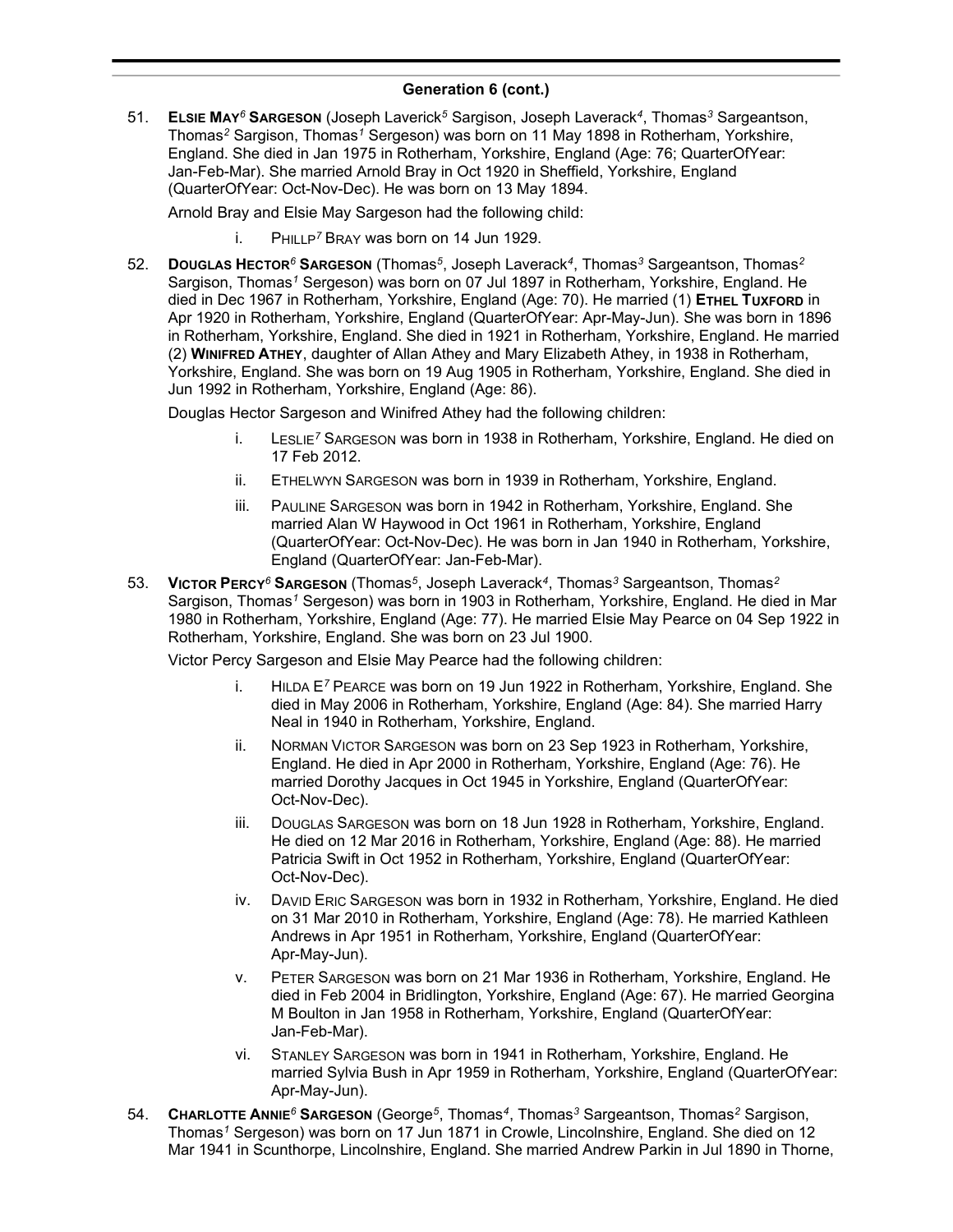Yorkshire, England. He was born on 09 May 1868 in Crowle, Lincolnshire, England. He died in Apr 1946 in Scunthorpe, Lincolnshire, England.

Andrew Parkin and Charlotte Annie Sargeson had the following children:

- i. ANDREW*<sup>7</sup>* PARKIN was born in 1895 in Crowle, Lincolnshire, England.
- ii. THOMAS H PARKIN was born in 1898 in Crowle, Lincolnshire, England.
- iii. MAY PARKIN was born in 1900 in Crowle, Lincolnshire, England.
- iv. LILY PARKIN was born on 25 Oct 1901.
- v. MAURICE PARKIN was born in 1906 in Crowle, Lincolnshire, England.
- 55. **SARAH MARTHA***<sup>6</sup>* **SARGESON** (George*<sup>5</sup>* , Thomas*<sup>4</sup>* , Thomas*<sup>3</sup>* Sargeantson, Thomas*<sup>2</sup>* Sargison, Thomas*<sup>1</sup>* Sergeson) was born on 10 Mar 1873 in Crowle, Lincolnshire, England. She died in Jan 1936 in Manchester, Lancashire, England (Age: 63; QuarterOfYear: Jan-Feb-Mar). She married (1) **ELI ARRAND** in 1889 in Thorne, Yorkshire, England. He was born in 1859. He died in 1933. She married (2) **GEORGE HULME BICKERSTAFF**, son of Rosina Vickstaff, on 06 Aug 1895 in Prestwich, Lancashire, England (Register Office - gave her name as Sarah Annie Fletcher a spinster.). He was born on 20 Dec 1865 in Manchester, Lancashire, England. He died in Jul 1924 in Prestwich, Lancashire, England.

George Hulme Bickerstaff and Sarah Martha Sargeson had the following children:

- i. WALTER G*<sup>7</sup>* VICKERSTAFF was born about 1894 in Crowle, Lincolnshire, England.
- ii. CHARLES E VICKERSTAFF was born about 1896 in Manchester, Lancashire, England.
- iii. FLORENCE A VICKERSTAFF was born about 1898 in Manchester, Lancashire, England.
- iv. FRANK VICKERSTAFF was born about 1900 in Manchester, Lancashire, England.
- v. EDGAR VICKERSTAFF was born about 1902 in Manchester, Lancashire, England.
- vi. RONALD VICKERSTAFF was born about 1904 in Manchester, Lancashire, England.
- vii. EUNICE VICKERSTAFF was born about 1906 in Manchester, Lancashire, England.
- viii. GEORGE VICKERSTAFF was born about 1908 in Manchester, Lancashire, England.
- ix. WILFRED VICKERSTAFF was born about 1911 in Manchester, Lancashire, England.
- 56. **HANNAH MARY***<sup>6</sup>* **SARGESON** (George*<sup>5</sup>* , Thomas*<sup>4</sup>* , Thomas*<sup>3</sup>* Sargeantson, Thomas*<sup>2</sup>* Sargison, Thomas*<sup>1</sup>* Sergeson) was born on 14 Oct 1875 in Crowle, Lincolnshire, England. She married George Clarke on 28 Aug 1899 in Crowle, Lincolnshire, England. He was born on 17 Feb 1877 in Lincolnshire, England.

George Clarke and Hannah Mary Sargeson had the following children:

- i. GEORGE WILLIAM*<sup>7</sup>* CLARKE was born about 1901 in Frodingham, Lincolnshire, England.
- ii. GLADYS CLARKE was born about 1911 in Frodingham, Lincolnshire, England.
- 57. **GEORGE***<sup>6</sup>* **SARGESON** (George*<sup>5</sup>* , Thomas*<sup>4</sup>* , Thomas*<sup>3</sup>* Sargeantson, Thomas*<sup>2</sup>* Sargison, Thomas*<sup>1</sup>* Sergeson) was born on 13 Jan 1879 in Butterwick, Lincolnshire, England. He died in Oct 1959 in Scunthorpe, Lincolnshire, England. He married Edith Annie Sayles in 1905 in Thorne, Yorkshire, England. She was born on 18 Sep 1883 in Crowle, Lincolnshire, England. She died on 30 Dec 1960 in Scunthorpe, Lincolnshire, England (Age: 77).

George Sargeson and Edith Annie Sayles had the following children:

- i. GEORGE HERBERT*<sup>7</sup>* SARGESON was born on 11 Oct 1905 in Crowle, Lincolnshire, England. He died in Jun 1985 in Barton-Upon-Humber, Lincolnshire, England (Age: 79). He married Edith Tattersall on 12 Sep 1933 in Brigg, Lincolnshire, England. She was born on 26 May 1909 in Brigg, Lincolnshire, England. She died in Dec 1989 in Scunthorpe, Lincolnshire, England (Age: 80).
- ii. SIDNEY SARGESON was born on 28 Oct 1907 in Scunthorpe, Lincolnshire, England. He died on 16 May 1976 in Scunthorpe, Lincolnshire, England (Age 68). He married Winifred Cole in Jun 1933 in Brigg, Lincolnshire, England. She was born on 16 Dec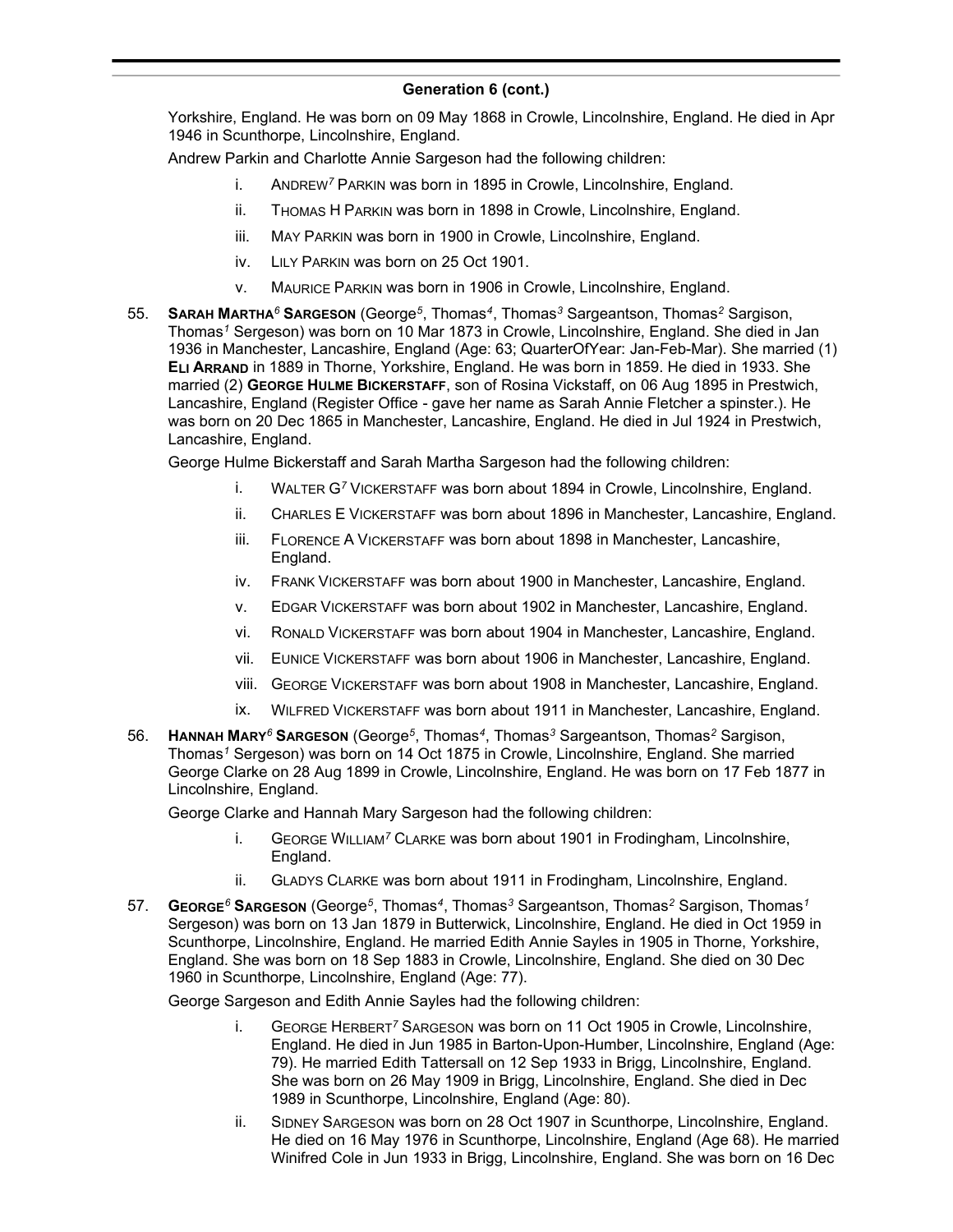1910 in Brigg, Lincolnshire, England. She died in Jul 1974 in Scunthorpe, Lincolnshire, England.

- iii. NELLIE SARGESON was born on 09 Nov 1912 in Brigg, Lincolnshire, England. She died in Jan 1989 in Gainsborough, Lincolnshire, England (Age: 76). She married Alfred William Perrier in Nov 1932 in Scunthorpe, Lincolnshire, England. He was born on 17 Apr 1908.
- 58. **THOMAS***<sup>6</sup>* **SARGESON** (George*<sup>5</sup>* , Thomas*<sup>4</sup>* , Thomas*<sup>3</sup>* Sargeantson, Thomas*<sup>2</sup>* Sargison, Thomas*<sup>1</sup>* Sergeson) was born on 17 Feb 1881 in Derrythorpe, Lincolnshire, England. He died in Jul 1956 in Barton, Lancashire, England. He married Ada Sayles in Jul 1901 in Doncaster, Yorkshire, England. She was born on 31 May 1882 in Crowle, Lincolnshire, England. She died in Oct 1972 in Manchester, Lancashire, England.

Thomas Sargeson and Ada Sayles had the following children:

- i. EVA*<sup>7</sup>* SARGESON was born on 02 Feb 1902 in Scunthorpe, Lincolnshire, England. She died in Jan 1989 in Salford, Lancashire, England. She married Edward Cromwell on 13 Feb 1926 in Irlam, Lancashire, England. He was born on 28 Feb 1896. He died in Jan 1954 in Barton, Lancashire, England.
- ii. PERCY SARGESON was born on 17 Feb 1904 in Scunthorpe, Lincolnshire, England. He died in May 1987 in Salford, Lancashire, England.
- iii. DORIS SARGESON was born in 1907 in Crosby, Lincolnshire, England.
- iv. ADA SARGESON was born on 14 Aug 1908 in Crosby, Lincolnshire, England. She died in Jul 1943 in Barton, Lancashire, England (Age: 34; QuarterOfYear: Jul-Aug-Sep). She married Leonard A Bright in Jul 1934 in Barton Upon Irwell, Lancashire, England (QuarterOfYear: Jul-Aug-Sep). He was born on 17 Feb 1905.
- v. ANNIE SARGESON was born in 1910 in Crosby, Lincolnshire, England.
- vi. CONSTANCE SARGESON was born on 24 Oct 1913 in Brigg, Lincolnshire, England. She died in Oct 1984 in Salford, Lancashire, England (Age: 71). She married William H B Price in Oct 1941 in Barton, Lancashire, England.
- vii. EDNA SARGESON was born on 24 Aug 1916 in Barton, Lancashire, England. She married George Tucker in Apr 1942 in Barton, Lancashire, England.
- viii. ALBERT SARGESON was born on 07 Jun 1920 in Barton, Lancashire, England. He died on 04 May 1973 in Cadishead, Lancashire, England.
- 59. **EDITH HARRIET***<sup>6</sup>* **SARGESON** (George*<sup>5</sup>* , Thomas*<sup>4</sup>* , Thomas*<sup>3</sup>* Sargeantson, Thomas*<sup>2</sup>* Sargison, Thomas*<sup>1</sup>* Sergeson) was born on 16 Feb 1883 in Belton, Lincolnshire, England. She died in Apr 1968 in Yorkshire, England (Age: 85; QuarterOfYear: Apr-May-Jun). She married (1) **WILLIAM BRUCE BURGON** on 26 Feb 1902 in Crowle, Lincolnshire, England. He was born on 11 Oct 1876 in Adwick upon Dearne, Yorkshire, England. He died in Apr 1941 in Yorkshire, England. She married (2) **FRED BAILEY** in Jan 1954 in Yorkshire, England.

William Bruce Burgon and Edith Harriet Sargeson had the following children:

- i. FRANCES ANNIE*<sup>7</sup>* BURGON was born in 1903 in Swinton (near Mexborough), Yorkshire, England.
- ii. HARROLD BURGON was born in 1905 in Swinton (near Mexborough), Yorkshire, England.
- iii. BRUCE BURGON was born in 1909 in Adwick upon Dearne, Yorkshire, England.
- iv. EDNA BURGON was born in 1910 in Adwick upon Dearne, Yorkshire, England.
- v. LESLIE BURGON was born in 1911 in Adwick upon Dearne, Yorkshire, England.
- vi. DOUGLAS BURGON was born on 25 Mar 1917.
- vii. RAYMOND BURGON was born on 17 Oct 1926.
- 60. **DORA***<sup>6</sup>* **SARGESON** (James*<sup>5</sup>* , Thomas*<sup>4</sup>* , Thomas*<sup>3</sup>* Sargeantson, Thomas*<sup>2</sup>* Sargison, Thomas*<sup>1</sup>* Sergeson) was born on 08 Dec 1899 in Gunness, Lincolnshire, England. She died on 22 Sep 1991 in Althorpe, Lincolnshire, England (Age 91). She married Henry Marsden in Dec 1922 in Brigg, Lincolnshire, England. He was born on 28 Jul 1893.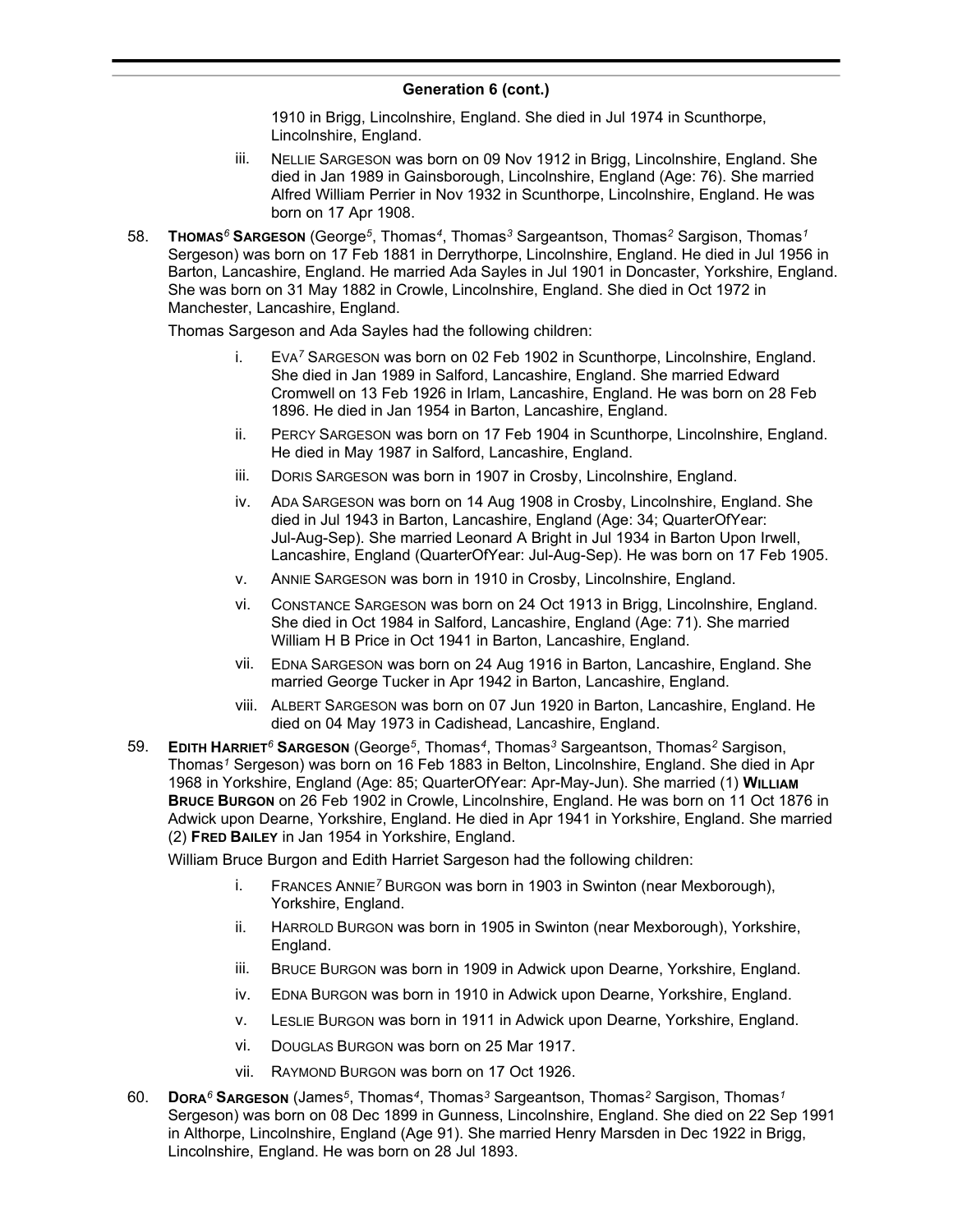Henry Marsden and Dora Sargeson had the following child:

- i. ERIC*<sup>7</sup>* MARSDEN was born on 25 Nov 1925.
- 61. **PERCY JOHN***<sup>6</sup>* **SARGISON** (John Thomas*<sup>5</sup>* , Amos*<sup>4</sup>* Sargisson, William*<sup>3</sup>* , Thomas*<sup>2</sup>* , Thomas*<sup>1</sup>* Sergeson) was born on 27 Sep 1876 in Brigg, Lincolnshire, England. He died on 22 Sep 1952 in Newark, Northamptonshire, England (Kneesall Vicarage; Age 75). He married Lucy Ann Ragsdale in 1898 in Nottinghamshire, England (Basford). She was born on 27 Apr 1878 in Radford, Nottinghamshire, England. She died on 05 Mar 1951 in Carrington, Nottinghamshire, England (St John Vicarage; Age: 72).

Percy John Sargison and Lucy Ann Ragsdale had the following child:

- i. RONALD RAGSDALE*<sup>7</sup>* SARGISON was born on 10 Nov 1910 in Nottingham, Nottinghamshire, England. He died on 18 Oct 1987 in Scarborough, Yorkshire, England (Dulverton Hall, St Martins Sq, Age: 76). He married Olive Mary Short, daughter of William Blair Short and Charlotte Bird, in 1951 in Nottingham, Nottinghamshire, England. She was born on 01 Oct 1910 in Nottingham, Nottinghamshire, England. She died in Jul 1979 in Scarborough, Yorkshire, England (Age: 68; QuarterOfYear: Jul-Aug-Sep).
- 62. **JOHN WILLIAM***<sup>6</sup>* **SARGISSON** (William*<sup>5</sup>* Sargison, Amos*<sup>4</sup>* , William*<sup>3</sup>* Sargison, Thomas*<sup>2</sup>* Sargison, Thomas*<sup>1</sup>* Sergeson) was born on 26 Jun 1884 in Grantham, Lincolnshire, England. He died on 18 May 1971 in Balderton, Nottinghamshire, England (42 Main St). He married Lucy Annie Swain in 1911 in Newark-on-Trent, Nottinghamshire, England. She was born on 22 Jun 1890 in Newark-on-Trent, Nottinghamshire, England. She died in Apr 1971 in Newark-on-Trent, Nottinghamshire, England.

John William Sargisson and Lucy Annie Swain had the following children:

- i. GWENDOLINE D*<sup>7</sup>* SARGISSON was born in 1912 in Newark-on-Trent, Nottinghamshire, England.
- ii. OLIVE I SARGISSON was born in 1913 in Newark-on-Trent, Nottinghamshire, England.
- iii. AUDREY M SARGISSON was born on 11 May 1921 in Newark-on-Trent, Nottinghamshire, England. She married George R J Tatham in Oct 1947 in Newark-on-Trent, Nottinghamshire, England.
- 63. **ERNEST HENRY***<sup>6</sup>* **SARGISSON** (William*<sup>5</sup>* Sargison, Amos*<sup>4</sup>* , William*<sup>3</sup>* Sargison, Thomas*<sup>2</sup>* Sargison, Thomas*<sup>1</sup>* Sergeson) was born on 19 Jul 1891 in Grantham, Lincolnshire, England. He died in Dec 1964 in Coventry, Warwickshire, England (Age: 73). He married Cassie Berry in Apr 1915 in Foleshill, Warwickshire, England. She was born on 10 Jun 1894 in Coventry, Warwickshire, England. She died on 30 Jul 1968 in Coventry, Warwickshire, England (145 George St Age: 73).

Ernest Henry Sargisson and Cassie Berry had the following children:

- i. IRENE VERA*<sup>7</sup>* SARGISSON was born on 04 Jan 1917 in Foleshill, Warwickshire, England (QuarterOfYear: Jan-Feb-Mar). She died in Apr 2002 in Coventry, Warwickshire, England (Age: 85).
- ii. EDNA MAY SARGISSON was born on 15 Mar 1920 in Foleshill, Warwickshire, England (QuarterOfYear: Apr-May-Jun).
- iii. WILLIAM NORMAN SARGISSON was born on 18 May 1923 in Foleshill, Warwickshire, England. He died on 18 Feb 2004 in Leamington Spa, Warwickshire, England (Age: 80). He married Florrie Haycock in Jul 1966 in Warwick, Warwickshire, England.
- 64. **THOMAS ARTHUR***<sup>6</sup>* **SARGISSON** (William*<sup>5</sup>* Sargison, Amos*<sup>4</sup>* , William*<sup>3</sup>* Sargison, Thomas*<sup>2</sup>* Sargison, Thomas*<sup>1</sup>* Sergeson) was born on 14 May 1893 in Grantham, Lincolnshire, England. He died in Jun 1974 in Newark-on-Trent, Nottinghamshire, England (Age: 81). He married Fanny Elizabeth Atkin in Jun 1917 in Newark-on-Trent, Nottinghamshire, England. She was born on 23 Jan 1896 in Norwell, Nottinghamshire, England. She died on 20 Nov 1957 in Newark-on-Trent, Nottinghamshire, England.

Thomas Arthur Sargisson and Fanny Elizabeth Atkin had the following children:

i. VIVIAN JOAN*<sup>7</sup>* SARGISSON was born in 1919 in Newark-on-Trent, Nottinghamshire, England. She died on 21 Aug 2016 in Newark-on-Trent, Nottinghamshire, England.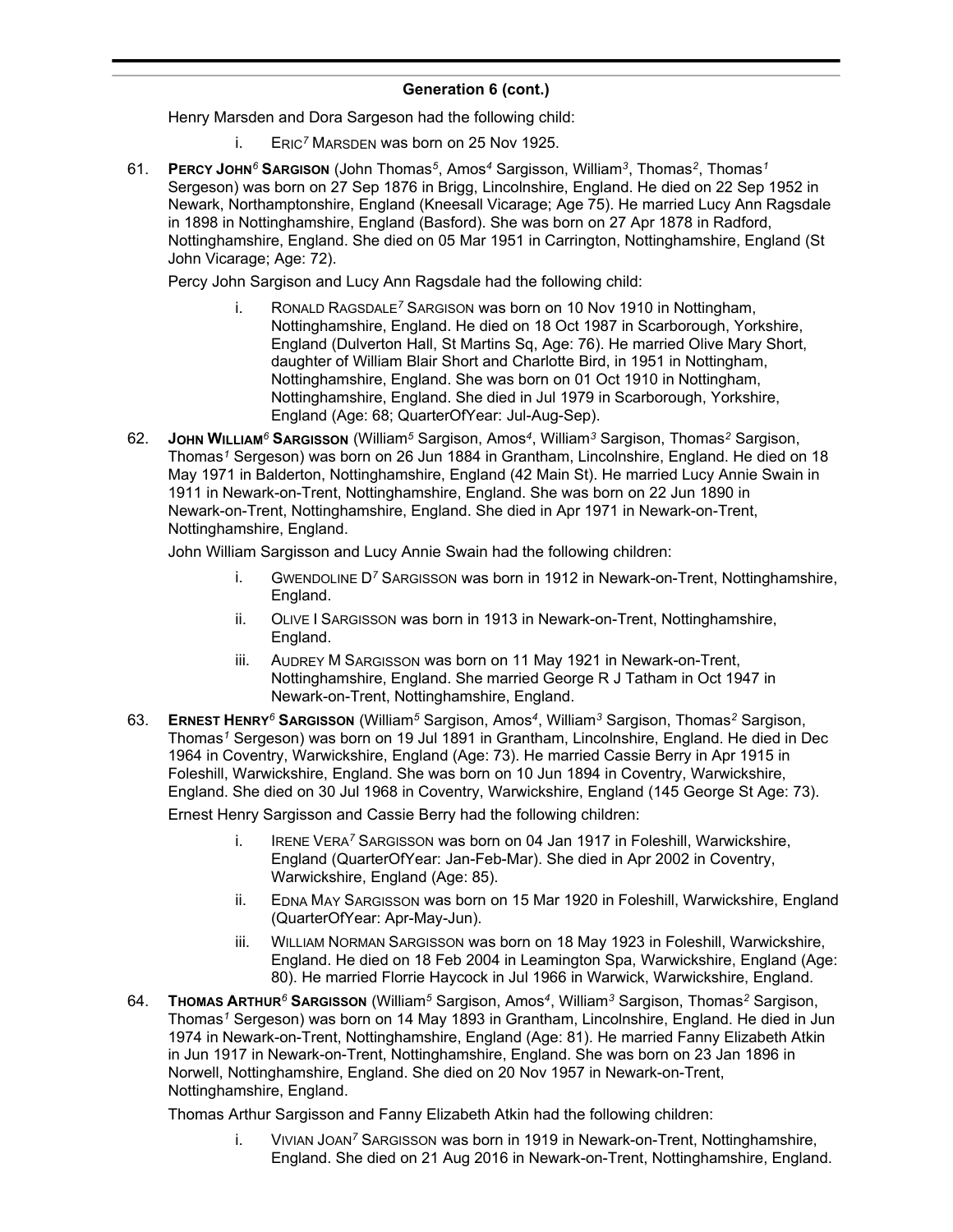She married Maurice Downing in Oct 1940 in Newark-on-Trent, Nottinghamshire, England.

- ii. JOYCE DOREEN SARGISSON was born on 07 Mar 1924 in Newark-on-Trent, Nottinghamshire, England. She died in 1991 in Canada. She married Leonard J Kearney in Jul 1944 in Newark-on-Trent, Nottinghamshire, England.
- iii. RONALD AUBREY SARGISSON was born on 05 Sep 1926 in Newark-on-Trent, Nottinghamshire, England. He died on 07 May 2006 in Newark-on-Trent, Nottinghamshire, England. He married Iris Margaret Bellamy in Jul 1950 in Newark-on-Trent, Nottinghamshire, England. She was born on 30 Jul 1924 in Southwell, Nottinghamshire, England. She died on 08 Jun 2003 in Newark-on-Trent, Nottinghamshire, England.
- iv. PETER G SARGISSON was born in 1937 in Newark-on-Trent, Nottinghamshire, England. He married Audreuy S Bown in Jan 1958 in Nottingham, Nottinghamshire, England.
- 65. **PERCY***<sup>6</sup>* **SARGISSON** (William*<sup>5</sup>* Sargison, Amos*<sup>4</sup>* , William*<sup>3</sup>* Sargison, Thomas*<sup>2</sup>* Sargison, Thomas*<sup>1</sup>* Sergeson) was born on 20 Dec 1895 in Grantham, Lincolnshire, England. He died in Jan 1980 in Leicestershire, England. He married (1) **KATHLEEN CLARKE** in 1949 in Leicester, Leicestershire, England. She was born on 18 Feb 1897. She died in 1971 in Leicester, Leicestershire, England. He married (2) **EMMA M HILL** in 1919 in Leicester, Leicestershire, England. She was born on 08 Nov 1897 in Leicester, Leicestershire, England. She died in 1948 in Leicester, Leicestershire, England.

Percy Sargisson and Emma M Hill had the following child:

- i. KENNETH D*<sup>7</sup>* SARGISSON was born in 1920 in Leicester, Leicestershire, England.
- 66. **EMILY CLAYTON***<sup>6</sup>* **SARGESON** (Elizabeth Clayton*<sup>5</sup>* Sargison, Amos*<sup>4</sup>* Sargisson, William*<sup>3</sup>* Sargison, Thomas*<sup>2</sup>* Sargison, Thomas*<sup>1</sup>* Sergeson) was born on 06 Dec 1879 in Barton-Upon-Humber, Lincolnshire, England. She died in Jan 1960 in Portsmouth, Hampshire, England (Age: 80; QuarterOfYear: Jan-Feb-Mar). She married Telford Robert Anthony on 27 Apr 1901 in Portsea, Hampshire, England. He was born on 23 Dec 1882.

Telford Robert Anthony and Emily Clayton Sargeson had the following children:

- i. SELFORD WILLIAM*<sup>7</sup>* ANTHONY was born in 1903 in Lincolnshire, England.
- ii. REGINALD ALFRED ANTHONY was born in 1905 in Portsmouth, Hampshire, England (Buckland).
- iii. VICTOR PERCY ANTHONY was born in 1908 in Portsmouth, Hampshire, England (Buckland).
- iv. WINIFRED EMILY ANTHONY was born in 1910 in Portsmouth, Hampshire, England (Buckland).
- v. WILFRED ROBERT ANTHONY was born in 1910 in Portsmouth, Hampshire, England (Buckland).
- vi. IVY ANTHONY was born on 17 Apr 1917.
- 67. **EDITH ANNIE CLAYTON***<sup>6</sup>* **SARGESON** (Elizabeth Clayton*<sup>5</sup>* Sargison, Amos*<sup>4</sup>* Sargisson, William*<sup>3</sup>* Sargison, Thomas*<sup>2</sup>* Sargison, Thomas*<sup>1</sup>* Sergeson) was born in 1883 in Barton-Upon-Humber, Lincolnshire, England. She married George William Newbown on 23 Jun 1907 in Barton-Upon-Humber, Lincolnshire, England. He was born in 1886 in Barton-Upon-Humber, Lincolnshire, England.

George William Newbown and Edith Annie Clayton Sargeson had the following child:

- i. EDITH ELIZABETH*<sup>7</sup>* NEWBOWN was born on 21 Jan 1909.
- 68. **CAROLINE MAY***<sup>6</sup>* **SARGISON** (Joseph William*<sup>5</sup>* , Amos*<sup>4</sup>* Sargisson, William*<sup>3</sup>* , Thomas*<sup>2</sup>* , Thomas*<sup>1</sup>* Sergeson) was born on 04 May 1892 in Portsea Island, Hampshire, England. She died in Oct 1964 in Portsmouth, Hampshire, England. She married (1) **ARTHUR M COOPER**, son of Margaret Lilly Cooper, in Jul 1913 in Portsmouth, Hampshire, England. He was born on 15 Oct 1885 in Southwold, Suffolk, England. He died on 21 Jan 1915 in Berlin, Berlin, Germany (Died in the military hospital). She married (2) **WILLIAM PRINCE** in Oct 1918 in Portsmouth, Hampshire, England.

Arthur M Cooper and Caroline May Sargison had the following child: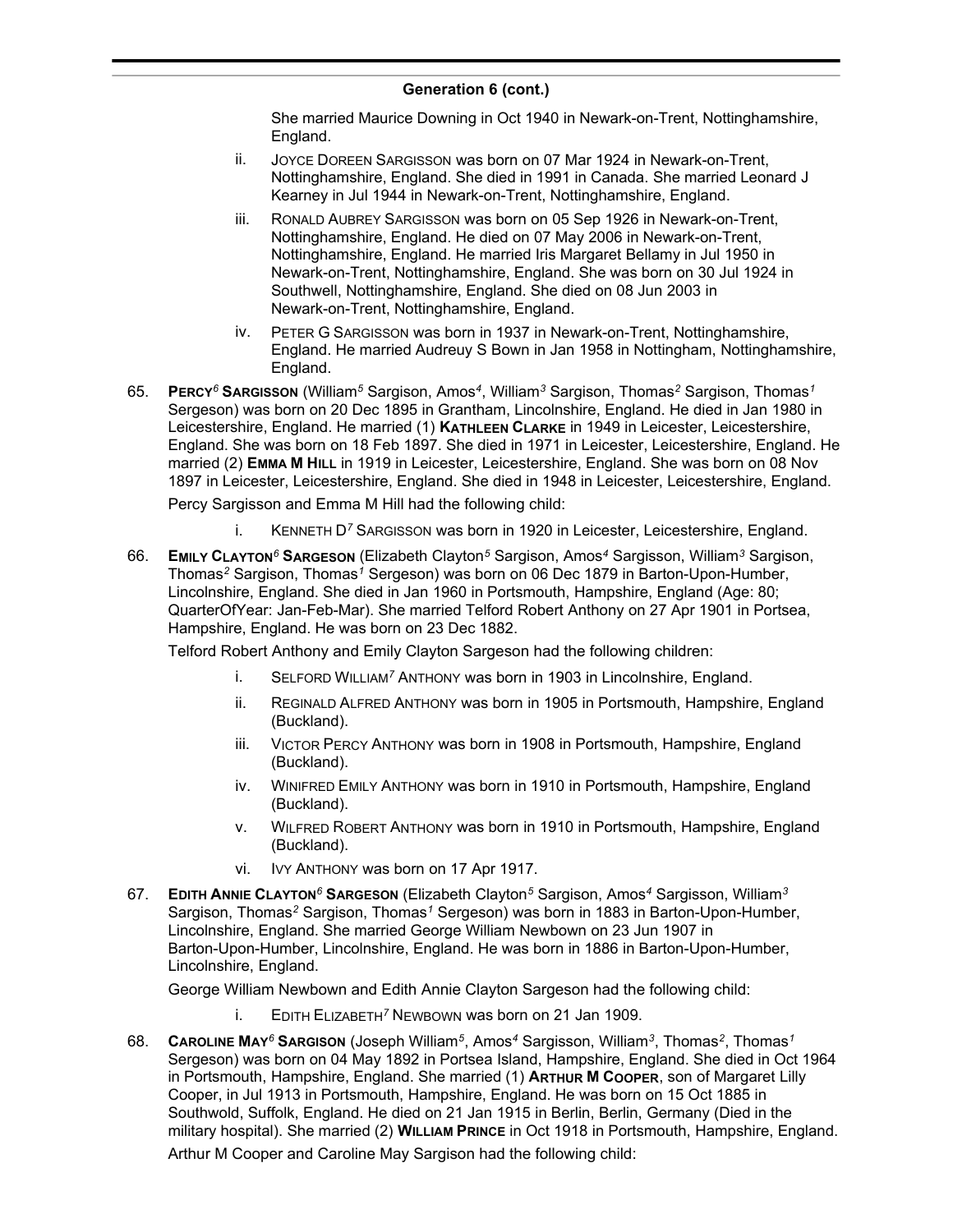i. MAURICE WILLIAM*<sup>7</sup>* COOPER was born on 17 Jun 1914 in Doncaster, Yorkshire, England. He died in Feb 1989 in London, England.

William Prince and Caroline May Sargison had the following child:

- i. MAY AMELIA EMILY*<sup>7</sup>* PRINCE was born on 21 Aug 1919 in Portsmouth, Hampshire, England. She died on 01 Apr 2001. She married Frederick H Heel in 1935 in Portsmouth, Hampshire, England.
- 69. **FRANK WILLIAM***<sup>6</sup>* **SARGISON** (Joseph William*<sup>5</sup>* , Amos*<sup>4</sup>* Sargisson, William*<sup>3</sup>* , Thomas*<sup>2</sup>* , Thomas*<sup>1</sup>* Sergeson) was born on 02 Apr 1897 in Portsea Island, Hampshire, England. He died in Oct 1957 in Brighton, Sussex, England. He married **ALICE MARY SCRASE**. She was born on 22 Jan 1889 in Brighton, Sussex, England. She died in Oct 1967 in Brighton, Sussex, England.

Frank William Sargison and Alice Mary Scrase had the following children:

- i. DOROTHY CAROLYN MAY*<sup>7</sup>* SARGISON was born on 17 Jul 1920 in Portsmouth, Hampshire, England. She married Albert E Slater in 1940 in Brighton, Sussex, England. He was born in Jul 1919 in Brighton, Sussex, England.
- ii. DONALD VICTOR SARGISON was born on 23 Jun 1925 in Brighton, Sussex, England. He died in 2006 in Coventry, Warwickshire, England.
- iii. DERRICK VALENTINE SARGISON was born on 14 Feb 1929 in Brighton, Sussex, England. He died on 23 Jan 1973 in Brighton, Sussex, England (39 Crispin Way, Hollingdean). He married Joyce F Wragg in Jul 1952 in Brighton, Sussex, England.
- 70. **FLORENCE TELFER***<sup>6</sup>* **JACKSON** (Catherine Telfor*<sup>5</sup>* Sargison, Andrew*<sup>4</sup>* Sargison, Joseph*<sup>3</sup>* Sargison, John*<sup>2</sup>* Sargison, Thomas*<sup>1</sup>* Sergeson) was born on 21 Aug 1883 in Victoria, British Columbia, Canada. She died on 11 Mar 1945 in Vancouver, British Columbia, Canada. She married James Stanley Jost, son of Richard K. Jost and Dora Jost, on 14 Sep 1904 in Victoria, British Columbia, Canada. He was born in 1881 in Canada. He died on 30 Jan 1963 in Coquitlam, British Columbia, Canada (Age: 81).

James Stanley Jost and Florence Telfer Jackson had the following children:

- i. DOROTHY T *<sup>7</sup>* JOST was born about 1906 in British Columbia, Canada. She married Albert Edward Frisby on 13 Aug 1932 in Vancouver, British Columbia, Canada. He was born about 1900 in Canada. He died on 14 Nov 1949 in Vancouver, British Columbia, Canada.
- ii. ANDREY E JOST was born about 1908 in Victoria, Ontario, Canada.
- 71. **HARRY BARNARD***<sup>6</sup>* **SARGISON** (Albert George*<sup>5</sup>* , Andrew*<sup>4</sup>* , Joseph*<sup>3</sup>* , John*<sup>2</sup>* , Thomas*<sup>1</sup>* Sergeson) was born on 22 Feb 1887 in Victoria, British Columbia, Canada. He died on 16 Aug 1977 in Nanaimo, British Columbia, Canada. He married Hilda Maude Sexsmith, daughter of Edward W Sexsmith and Lydia Clemens, on 21 May 1912 in Victoria, British Columbia, Canada. She was born on 07 Mar 1890 in Lambton, Ontario, Canada. She died on 14 Nov 1965 in Victoria, British Columbia, Canada.

Harry Barnard Sargison and Hilda Maude Sexsmith had the following children:

- i. BERNA DELL*<sup>7</sup>* SARGISON was born about 1913 in Victoria, British Columbia, Canada. She died on 29 Mar 1986 in Ladysmith, British Columbia, Canada. She married Douglas Dicks, son of Thomas Dicks and Margarte Rampley, on 20 Nov 1937 in Port Angeles, Clallam, Washington, USA. He was born about 1915 in Victoria, British Columbia, Canada. He died in 2002 in Victoria, British Columbia, Canada.
- ii. HAZEL MILDRED SARGISON was born about 1915 in British Columbia, Canada. She died in 2002.
- iii. GEORGE BARNARD SARGISON was born about 1920 in British Columbia, Canada. He married JENNIE GUDZ. She was born on 14 Jun 1918 in Alberta, Canada. She died on 23 Dec 2004 in British Columbia, Canada.
- 72. **MYRTLE BARNARD***<sup>6</sup>* **SARGISON** (Edward Kemp*<sup>5</sup>* , Andrew*<sup>4</sup>* , Joseph*<sup>3</sup>* , John*<sup>2</sup>* , Thomas*<sup>1</sup>* Sergeson) was born on 10 Nov 1890 in Seattle, King, Washington, USA. She died on 25 May 1973 in Vancouver, British Columbia, Canada. She married Arthur Douglas Macfarlane, son of James Macfarlane and Caroline Maria McNeice, on 03 Sep 1913 in Victoria, British Columbia, Canada. He was born on 17 Dec 1882 in Ontario, Canada. He died on 28 May 1968 in Victoria, British Columbia, Canada.